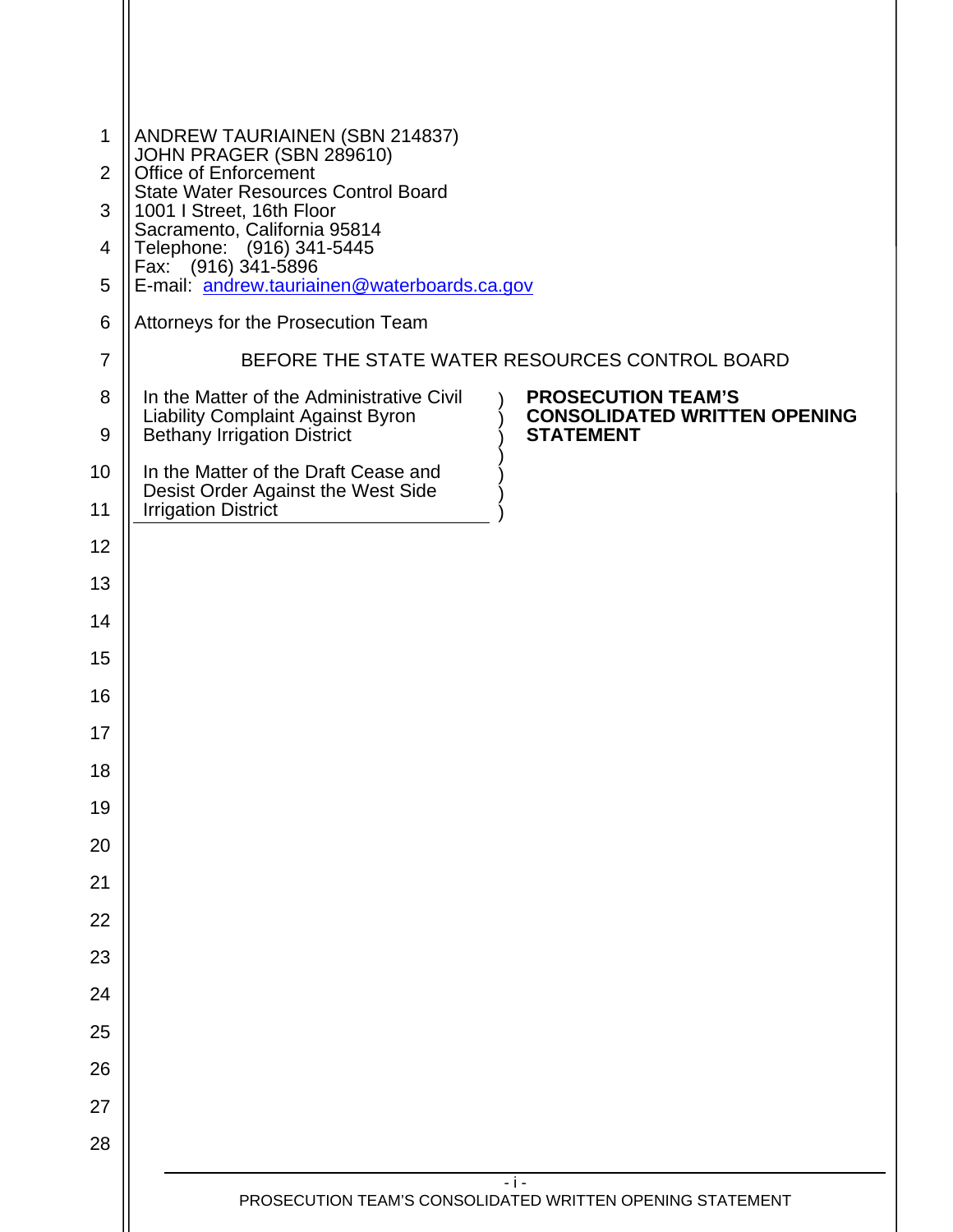| 1              | <b>TABLE OF CONTENTS</b>                                                                                                                                                 |  |  |  |
|----------------|--------------------------------------------------------------------------------------------------------------------------------------------------------------------------|--|--|--|
| $\overline{2}$ |                                                                                                                                                                          |  |  |  |
| 3              |                                                                                                                                                                          |  |  |  |
| $\overline{4}$ |                                                                                                                                                                          |  |  |  |
| 5              |                                                                                                                                                                          |  |  |  |
| 6              |                                                                                                                                                                          |  |  |  |
| $\overline{7}$ |                                                                                                                                                                          |  |  |  |
| 8              |                                                                                                                                                                          |  |  |  |
| 9              |                                                                                                                                                                          |  |  |  |
| 10             | 1. The purpose of the drought water availability determinations and related notices is                                                                                   |  |  |  |
| 11             |                                                                                                                                                                          |  |  |  |
| 12             |                                                                                                                                                                          |  |  |  |
| 13             |                                                                                                                                                                          |  |  |  |
| 14             |                                                                                                                                                                          |  |  |  |
| 15             | B. Drought water availability determinations relevant to WSID and BBID 8                                                                                                 |  |  |  |
| 16<br>17       | 1. There was no water available for diversion under WSID's License 1381 from May                                                                                         |  |  |  |
| 18             | 2. There was no water available for BBID's diversions which took place from June                                                                                         |  |  |  |
| 19<br>20       | C. The evidence validates the drought water availability determinations relevant to                                                                                      |  |  |  |
| 21             | 1. Actual supply and demand data available since May 1 and June 12, 2015, show                                                                                           |  |  |  |
| 22<br>23       | 2. WSID and BBID critique the supply and demand methodology, but do not identify                                                                                         |  |  |  |
| 24<br>25       | 3. The alternate theory of Delta water availability does not account for the actual<br>conditions present in 2015, and does not support availability for WSID or BBID in |  |  |  |
| 26             | V. BBID PHASE 2: UNAUTHORIZED DIVERSIONS JUNE 13 THROUGH 24, 2015  12                                                                                                    |  |  |  |
| 27             |                                                                                                                                                                          |  |  |  |
| 28             |                                                                                                                                                                          |  |  |  |
|                | $-$ ii $-$<br>PROSECUTION TEAM'S CONSOLIDATED WRITTEN OPENING STATEMENT                                                                                                  |  |  |  |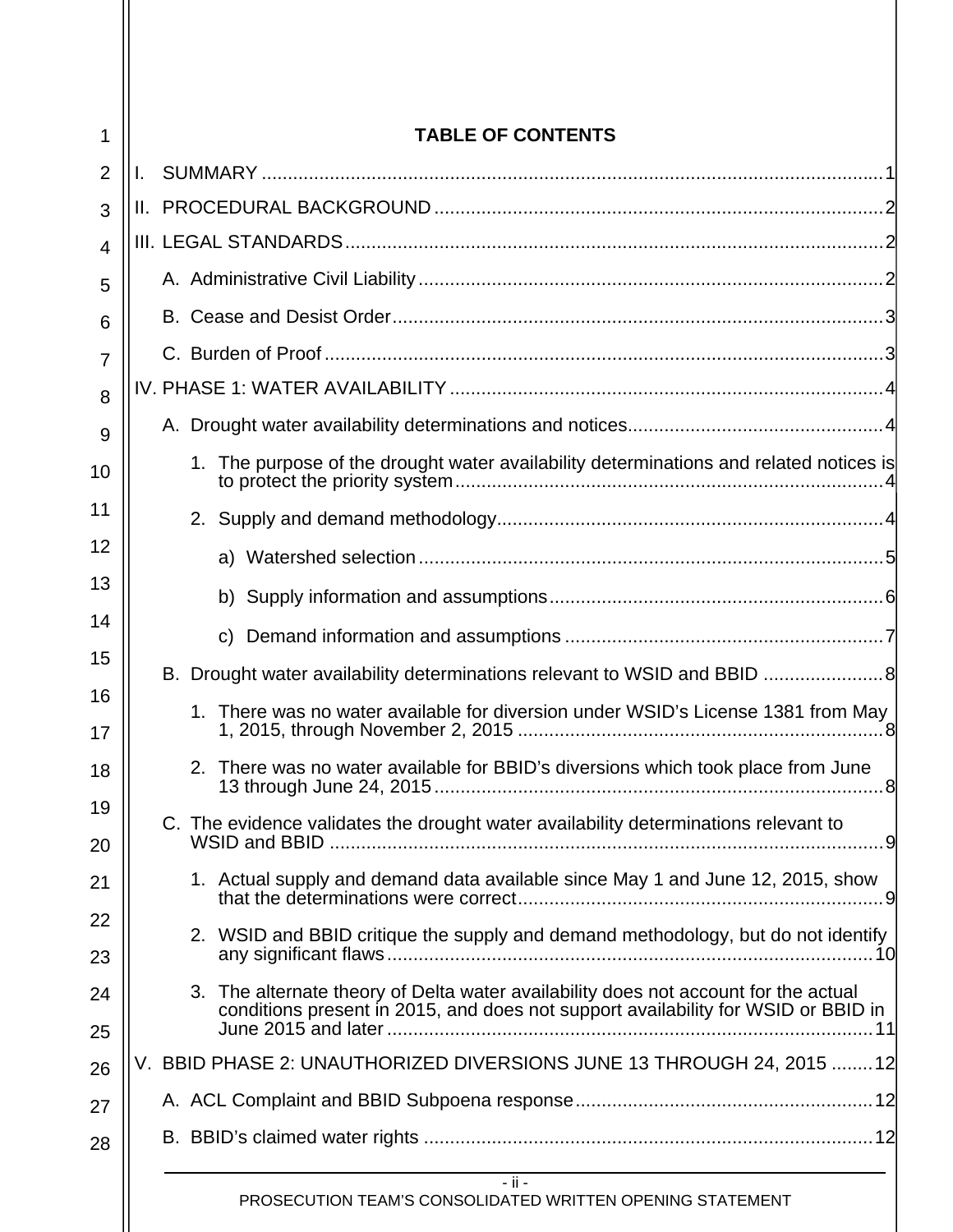| 1                   | C. BBID diverted water unlawfully from June 13 through June 24, 201513                                                                                               |
|---------------------|----------------------------------------------------------------------------------------------------------------------------------------------------------------------|
| $\overline{2}$      |                                                                                                                                                                      |
| 3                   | VI. WSID PHASE 2: ACTUAL AND THREATENED UNAUTHORIZED DIVERSIONS                                                                                                      |
| 4                   |                                                                                                                                                                      |
| 5                   |                                                                                                                                                                      |
| 6<br>$\overline{7}$ | C. WSID diverted and threatened to divert water unlawfully during the 2015                                                                                           |
| 8                   | 1. WSID admits to diverting water unlawfully in May and June 201517                                                                                                  |
| 9                   | 2. WSID threatened to divert tailwater in excess of any claim of right17                                                                                             |
| 10                  | 3. WSID threatened to divert wastewater from the City of Tracy under an agreement<br>that required, but did not have, approval of a wastewater change petition under |
| 11                  |                                                                                                                                                                      |
| 12                  |                                                                                                                                                                      |
| 13                  |                                                                                                                                                                      |
| 14                  |                                                                                                                                                                      |
| 15                  |                                                                                                                                                                      |
| 16                  |                                                                                                                                                                      |
| 17                  |                                                                                                                                                                      |
| 18                  |                                                                                                                                                                      |
| 19                  |                                                                                                                                                                      |
| 20                  |                                                                                                                                                                      |
| 21                  |                                                                                                                                                                      |
| 22                  |                                                                                                                                                                      |
| 23                  |                                                                                                                                                                      |
| 24                  |                                                                                                                                                                      |
| 25                  |                                                                                                                                                                      |
| 26                  |                                                                                                                                                                      |
| 27                  |                                                                                                                                                                      |
| 28                  |                                                                                                                                                                      |
|                     | - iii -<br>PROSECUTION TEAM'S CONSOLIDATED WRITTEN OPENING STATEMENT                                                                                                 |
|                     |                                                                                                                                                                      |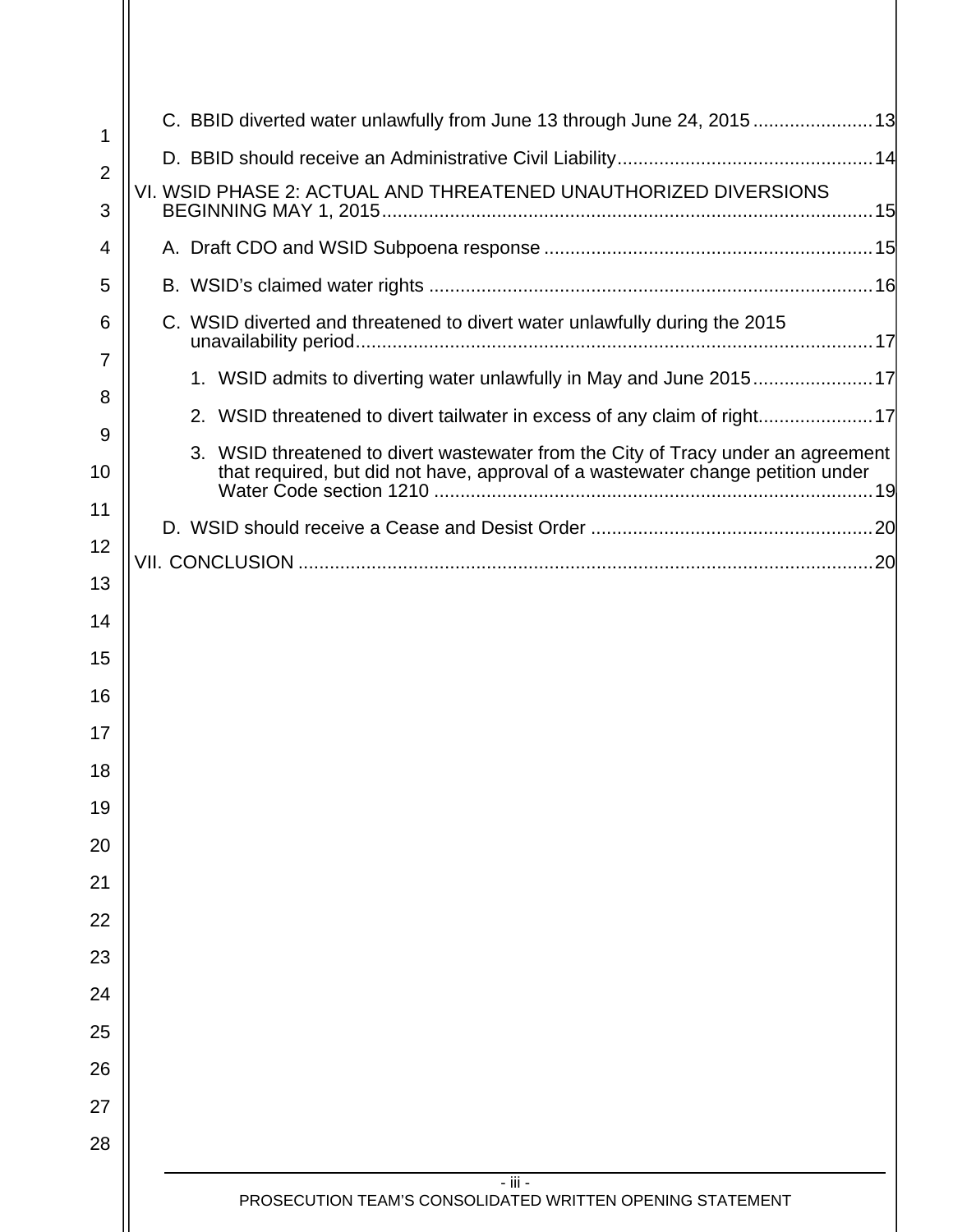3

4

5

6

#### **I. SUMMARY**

These proceedings address: (1) whether Byron-Bethany Irrigation District (BBID) should receive an Administrative Civil Liability (ACL) for unauthorized diversions from June 13 through June 24, 2015, and, if so, in what amount; and (2) whether the West Side Irrigation District (WSID) should receive a Cease and Desist Order (CDO) for actual or threatened unauthorized diversions beginning on May 1, 2015, and, if so, on what terms.

7 8 9 10 11 12 13 14 15 16 17 18 19 20 The consolidated Phase 1 addresses whether there was water available for diversion under BBID's or WSID's claimed rights during the relevant periods. Evidence will show that during the extreme drought conditions of 2015, Division of Water Rights staff closely monitored available water supplies and demands using the best available information and, wherever possible, made assumptions regarding projected supplies and demands in favor of availability for diverters. Yet drought conditions were so severe that staff determined that there was no water to serve post-1914 water rights, including WSID's License 1381, as of May 1, 2015, and that there was no water to serve pre-1914 water right claims from 1903 and later, including BBID's pre-1914 claim, as of June 12, 2015. Actual supply and demand information available since those dates shows that the Division's determinations were correct. BBID and WSID critique the Division's drought water availability supply and demand methodology, but do not expose any significant flaws. BBID and WSID offer an alternate theory of water availability in the Delta, but that theory fails to account for the actual conditions in 2015, and cannot demonstrate availability to either BBID or WSID.

21 22 23 24 25 Evidence will show in the BBID Phase 2 proceeding that BBID diverted up to 1,887 acre-feet (af) from June 13 through June 24, 2015, without any claim of right other than BBID's pre-1914 claim. Applying the penalties available during drought emergencies under Water Code section 1052, and considering the relevant circumstances under Water Code section 1055.3, BBID should receive an ACL in an amount of at least \$1,418,250.

26 27 Evidence will show in the WSID Phase 2 proceeding that WSID admits to diverting 735.51 af under License 1381, or under no claim, from May 1 through May 13, 2015, and 85.08 af pursuant to an agreement to use Banta-Carbona Irrigation District's pre-1914 claim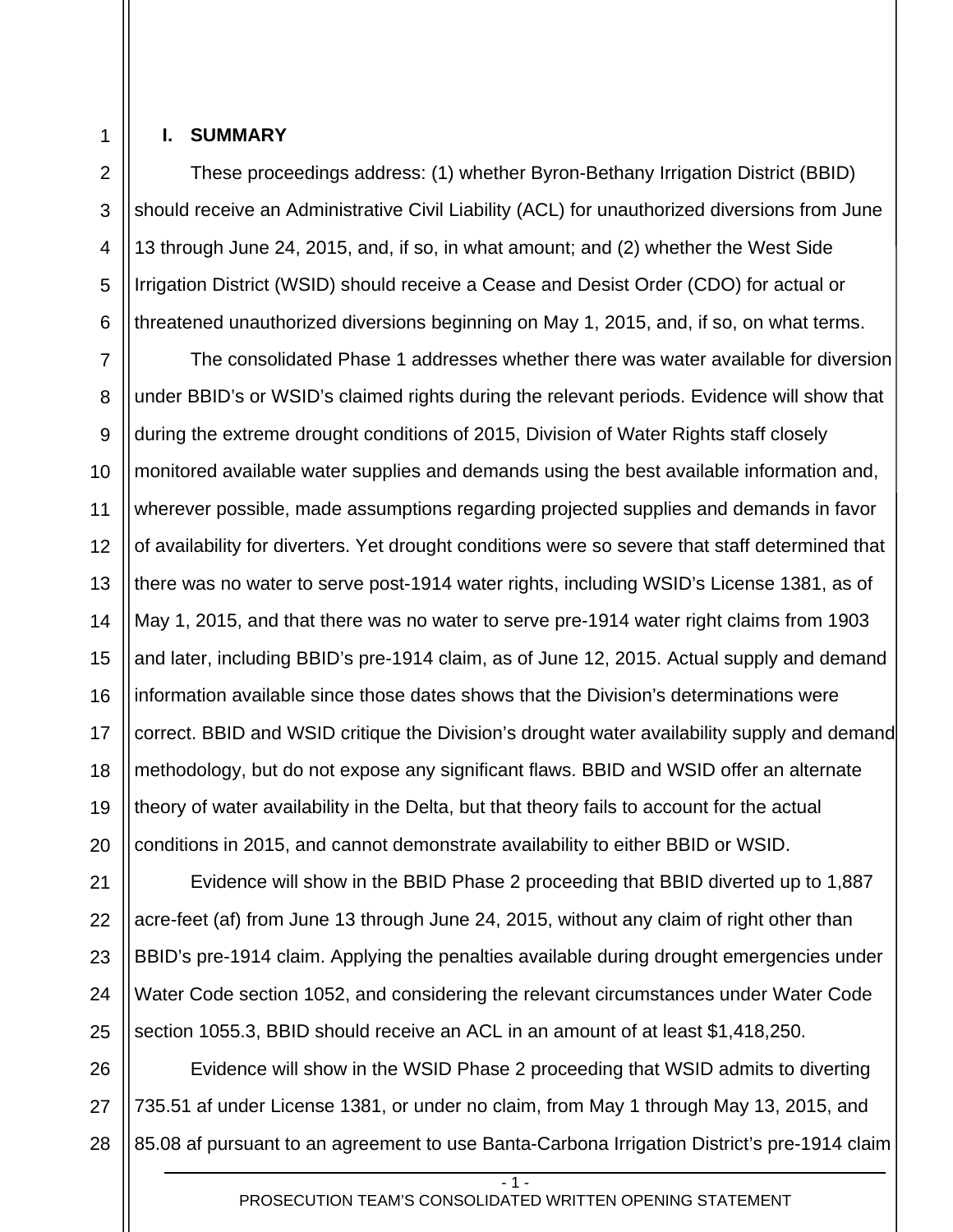1 2 3 4 5 6 7 8 9 (which was subject to the June 12 unavailability determination), from June 17 through June 27, 2015. WSID also diverted and threatens to divert tailwater in excess of any valid claim. WSID also threatens, based on similar diversions in 2014, to divert wastewater discharged by the City of Tracy under an agreement that required, but did not have, approval of a wastewater change petition under Water Code section 1210. Any of these actual or threatened unauthorized diversions are sufficient for a CDO under Water Code section 1831, subdivision (d)(1). WSID should receive a CDO prohibiting diversions under any of these sources during periods of unavailability unless WSID takes steps to ensure that any diversions are within its rights.

10

18

19

## **II. PROCEDURAL BACKGROUND**

11 12 13 14 15 16 17 The Prosecution Team issued the Draft CDO to WSID on July 16, 2015. (WR-1.) WSID requested a hearing on August 7, 2015. (WR-3.) The State Water Board issued a Hearing Notice on September 1, 2015. The Prosecution Team issued the ACL Complaint to BBID on July 20, 2015. (WR-4.) BBID requested a hearing on August 6, 2015. (WR-6.) The Board issued a Hearing Notice on August 19, 2015. The Hearing Teams phased and partially consolidated the BBID and WSID proceedings to address common issues of water availability. (Notice of Revised Schedule, dated January 8, 2016.)

**III. LEGAL STANDARDS** 

# **A. Administrative Civil Liability**

20 21 22 23 24 25 26 27 28 "The diversion or use of water subject to [Division 2 of the Water Code] other than as authorized in [Division 2] is a trespass." (Water Code § 1052, subd. (a).) "Any person or entity committing a trespass … may be liable [for civil liabilities]." (*Id*., subd. (c).) The State Water Board may administratively impose civil liability for unauthorized diversions. (*Id*., subd. (d)(2).) During drought emergencies, section 1052 authorizes civil liability of up to \$1,000 for each day of trespass, plus \$2,500 for each acre-foot of water diverted in excess of right, although the Board must consider relevant circumstances in setting the actual liability amount. (*Id.*, subd. (c)(1), § 1055.3.) Water Code section 1052 applies to unauthorized diversions made under claim of a pre-1914 right. (*Young v. State Water* 

- 2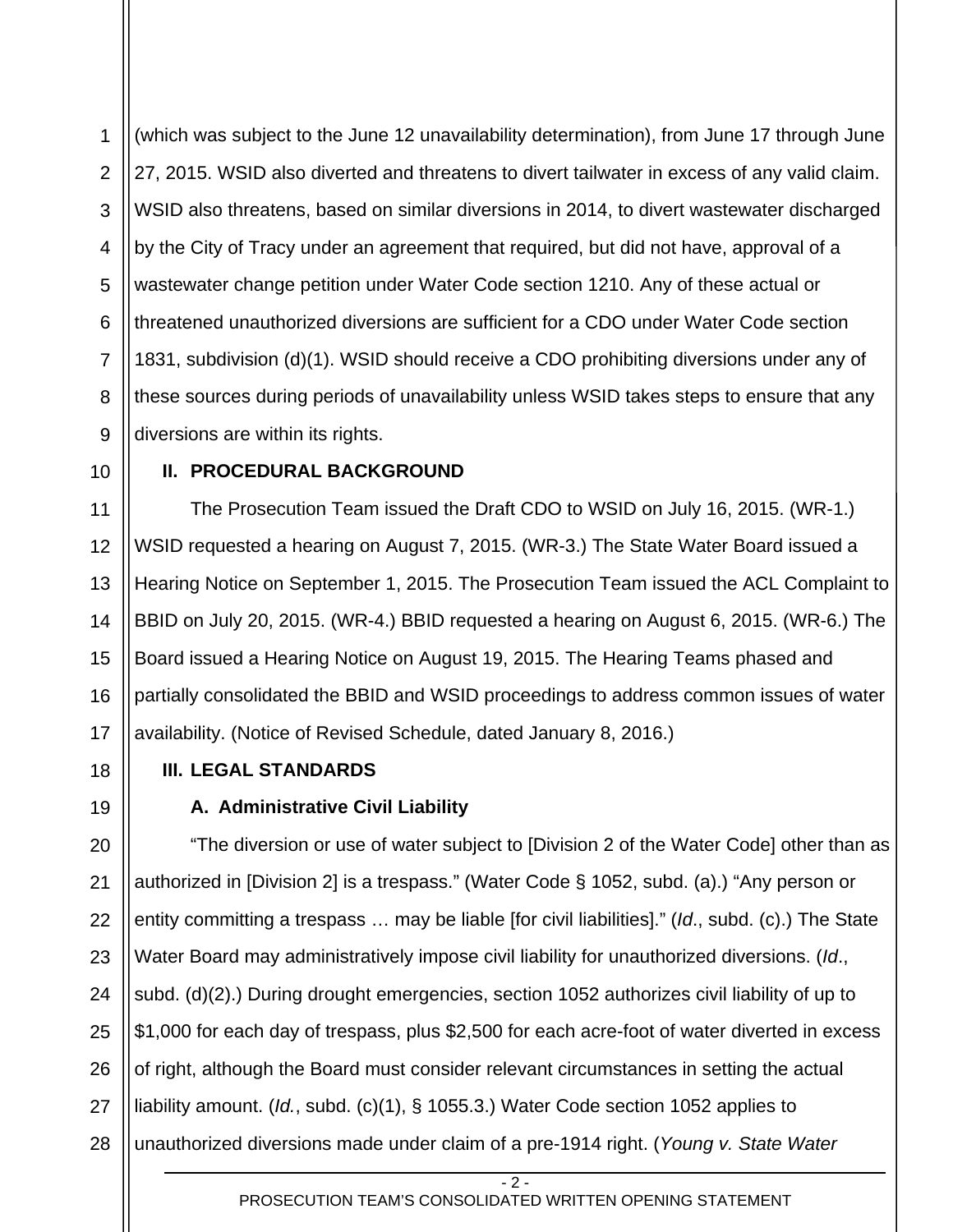1 2 *Resources Control Board* (2013) 219 Cal.App.4<sup>th</sup> 397, 406, *Millview County Water District v.* State Water Resources Control Board (2014) 229 Cal.App.4<sup>th</sup> 879, 895.)

#### **B. Cease and Desist Order**

4 5 6 7 8 The State Water Board may issue a cease and desist order to "any person … violating, or threatening to violate … the prohibition set forth in Section 1052 against the unauthorized diversion or use of water subject to this division." (Water Code § 1831, subd. (a), (d)(1).) Water Code sections 1052 and 1831 apply to post-1914 appropriative permits and licenses, and to unauthorized diversions made under pre-1914 claims. (*Young*, *supra*, 219 Cal.App.4<sup>th</sup> at 406, *Millview*, *supra*, 229 Cal.App.4<sup>th</sup> at 895.)

19

9

3

#### **C. Burden of Proof**

"Except as otherwise provided by law, a party has the burden of proof as to each fact the existence or nonexistence of which is essential to the claim for relief or defense that he is asserting." (Cal. Evid. Code § 500.) The preponderance of the evidence standard applies in all proceedings except where otherwise provided by law. (Cal. Evid. Code § 115.) Under this standard, "a party must persuade…by the evidence presented…that what he or she is required to prove is more likely to be true than not true." (Judicial Council of California, Civil Jury Instructions, No. 200.<sup>1</sup>) Where parties submit conflicting evidence, "'preponderance of the evidence' means evidence that has more convincing force than that opposed to it." (*Glage v. Hawes Firearms Co.* (1990) 226 Cal.App.3d 314, 324 [internal citations omitted].)

20 21 22 23 24 25 26 Although a higher standard sometimes applies in cases involving fundamental vested rights, usufructuary water rights generally do not trigger a higher standard. (Water Right Order 87-2, p. 25<sup>2</sup> [citing National Audubon Society v. Superior Court (1983) 33 Cal.3d 419, 445, and *Ettinger v. Board of Medical Quality Assurance* (1982) 135 Cal.App.3d 853].) There is no need for a higher standard in these enforcement proceedings, as no water right claimant holds a vested right to divert water that is not available to serve the claimed right. (*United States v. State Water Resources Control Board* (1986) 182 Cal.App.3d 82, 100-101,

27

l

<sup>1</sup> http://www.courts.ca.gov/partners/documents/caci-2016-complete-edition.pdf <sup>2</sup> http://www.waterboards.ca.gov/waterrights/board decisions/adopted orders/orders/1987/wro87-02.pdf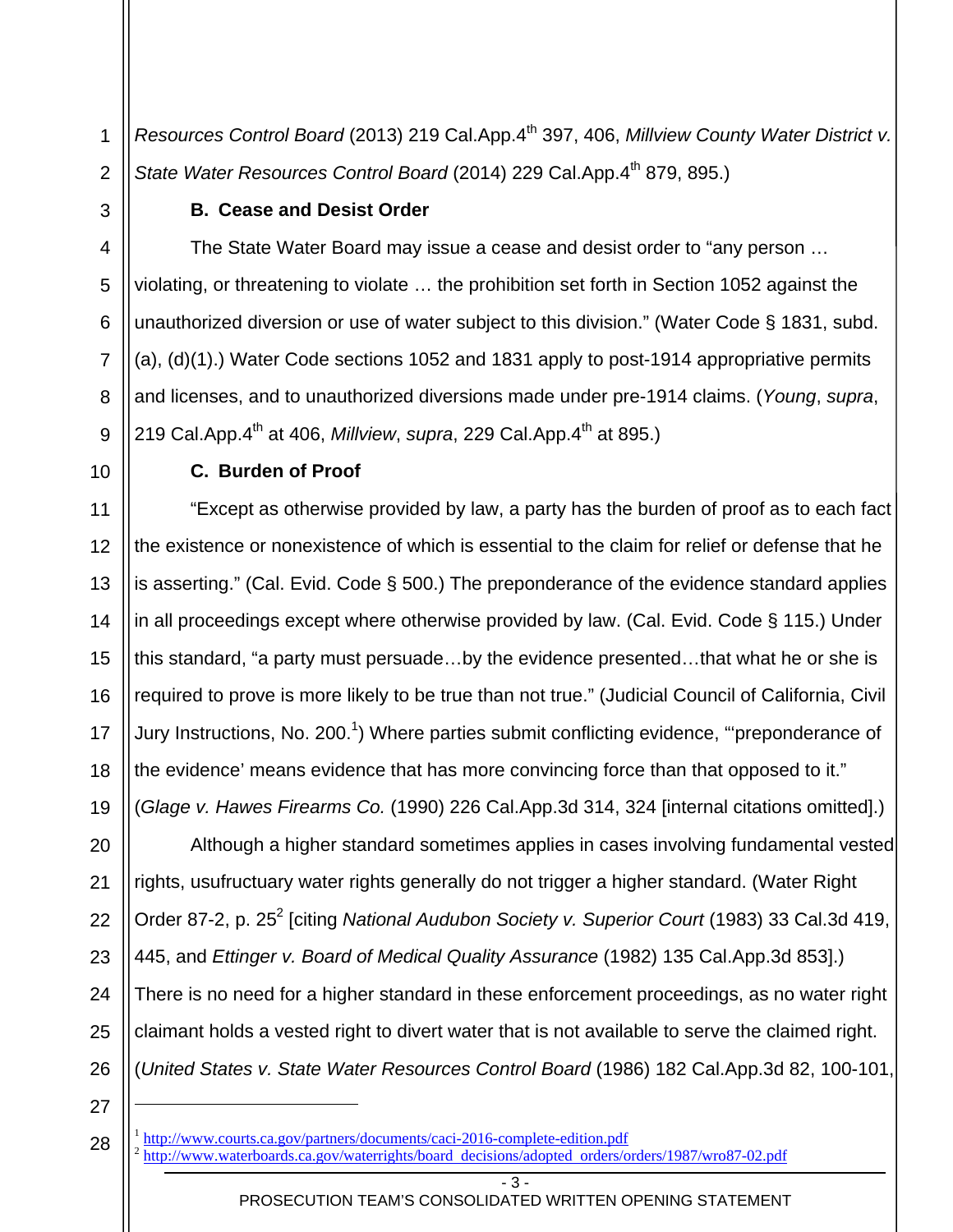1 2 104 ["Unlike real property rights, usufructuary water rights are limited and uncertain. The available supply of water is largely determined by natural forces."].)

# **IV. PHASE 1: WATER AVAILABILITY**

# **A. Drought water availability determinations and notices**

## **1. The purpose of the drought water availability determinations and related notices is to protect the priority system**

The State Water Board is authorized to prevent unauthorized diversion of water and to supervise the water rights priority system. (See, e.g., Wat. Code §§ 174, 186, 275, 1050, 1051, 1051.5, 1052, 1825; see also *Light v. State Water Resources Control Board* (2014) 226 Cal.App.4<sup>th</sup> 1463, 1481-1482.) Governor Brown's January 17, 2014, Drought Emergency Proclamation (WR-23) and April 1, 2015, Executive Order B-29-15 (WR-31), and the Board's drought emergency regulations adopted under Water Code section 1058.5 (e.g., 23 Cal. Code Regs. § 879, subd. (c)), strengthen this authority and remain in effect.

In times of drought, it is important to ensure that water to which senior water right holders are entitled is actually available to them, which requires that some water remain in most streams to satisfy senior demands at the furthest downstream point of diversion of these senior water rights. (WR-7, p. 2, WR-9, pp. 2-3.) The failure of junior diverters to cease diversion when no water is available under their priority of right has a direct, immediate impact on other diverters. (*Id*.) In accordance with the water right priority system, staff notifies diverters of a water shortage when natural flows in a watershed are insufficient for a water user's needs, based on their priority of right. (WR-9, p. 3.)

Using an earlier version of the methodology at issue here, staff on May 27, 2014, issued notices of unavailability of water to serve all Sacramento and San Joaquin River watershed post-1914 water right holders. (WR-9, p. 4, WR-26.) These were the first such notices since 1977. (WR-7, p. 2.) The relevant 2015 notices are discussed below.

# **2. Supply and demand methodology**

In 2014 and 2015, Division of Water Rights staff determined the availability of water for water rights of varying priorities in various watersheds by comparing the current and

3

4

5

6

7

8

9

10

11

12

13

14

15

16

17

18

19

20

21

22

23

24

25

26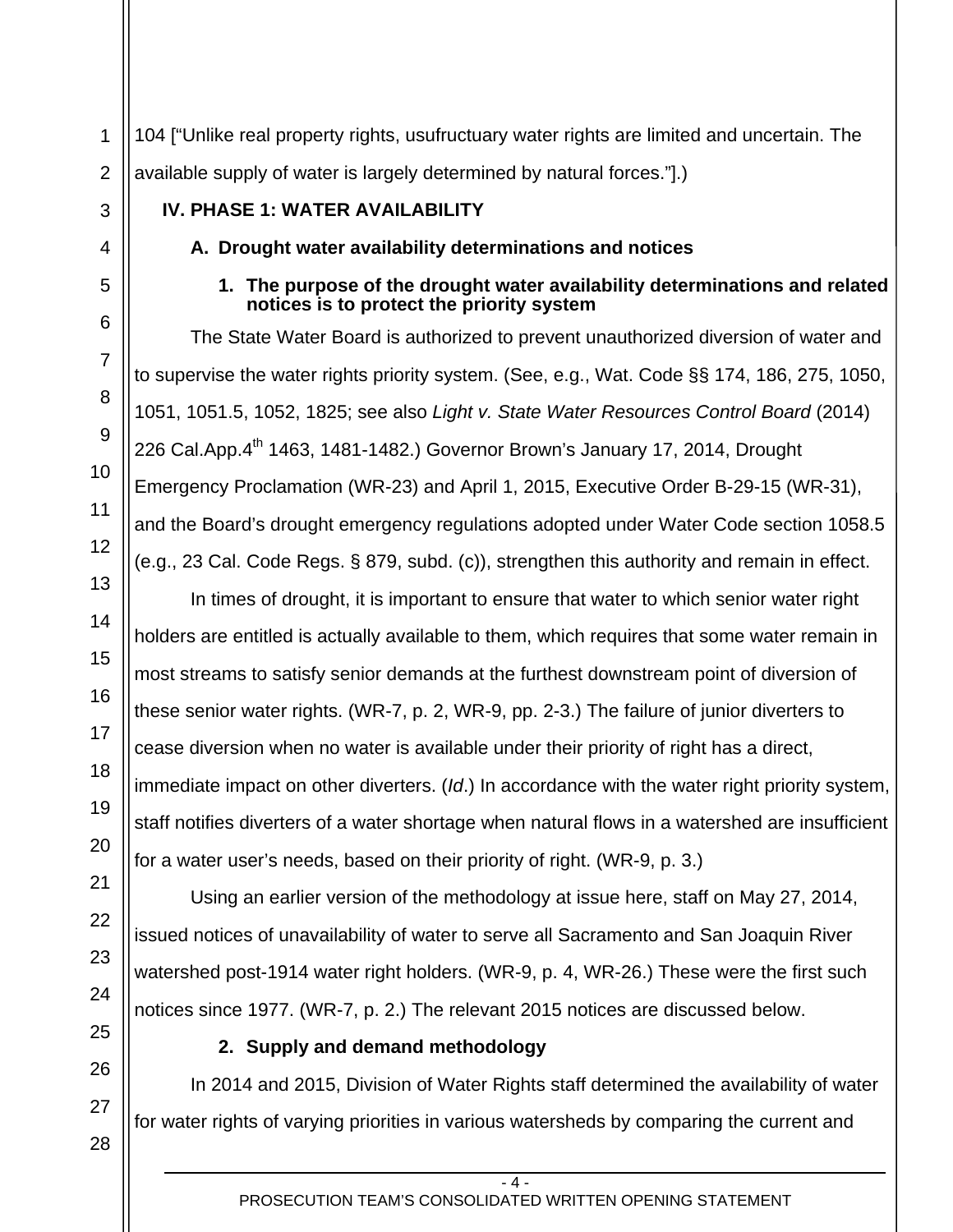1 2 3 4 5 6 7 8 projected available water supplies with the total water right diversion demand by month for given watersheds. (WR-9, p. 6.) This concept was originally developed in response to the 1977 drought, and memorialized in the 1977 Dry Year Report (WR-152) and the Dry Year Report Appendix (WR-79). (WR-9, pp. 6-7.) Staff adapted the 1977 supply-demand analysis to current conditions, and incorporated the best available information regarding supply and demand. (*Id*., p. 7.) The methodology is appropriate for this drought, and consistent with the Board's February, 2015, Recommendations for Improving the Administration of the Water Rights Priority System in Dry Years. (WR-7, p. 2, WR-9, p. 7, WR-154.)

9 10 11 12 13 14 15 16 17 18 Staff's drought supply and demand analysis is sometimes referred to as a "water availability analysis," and may be referred to in that way at times in these proceedings. But the drought supply and demand analysis drought is fundamentally different from the sitespecific "water availability analysis" prepared and reviewed by the Division's Permitting Unit for water right permit applications. (WR-7, pp. 3-4, WR-9, p. 6, n. 3; see Wat. Code §§ 1275, subd. (a), 1375, subd. (d), 1243, 1243.5, and 23 Cal. Code Regs. § 782.) The Permitting Unit regularly conducts and reviews those water availability analyses for permitting purposes, and Division staff and outside consultants are familiar with them. (*Id*.) Prior to 2014, no Division staff or outside consultant attempted to conduct a drought water availability analysis using the supply and demand methodology since at least 1977. (*Id*.)

19

## **a) Watershed selection**

20 21 22 23 24 25 26 27 28 After utilizing the watershed boundaries as defined in the 1977 Report for the 2014 determinations, staff refined the boundaries to allocate Delta supply and demand for 2015. (WR-9, p. 8.) For analytical purposes, staff included the Delta in both the Sacramento and San Joaquin watersheds, but the associated Delta water use demands were parsed according to how much monthly supply came from the Sacramento or San Joaquin watershed. (*Id*.) This "pro-rated" allocation of Delta demand allowed staff to apportion the Delta's fresh water demands based on the percentage of fresh water entering the Delta in any given month. (*Id*.) The "pro-rated" allocation of demand favors diverters in the southern Delta, as it allows them to continue diversion well after San Joaquin River flows by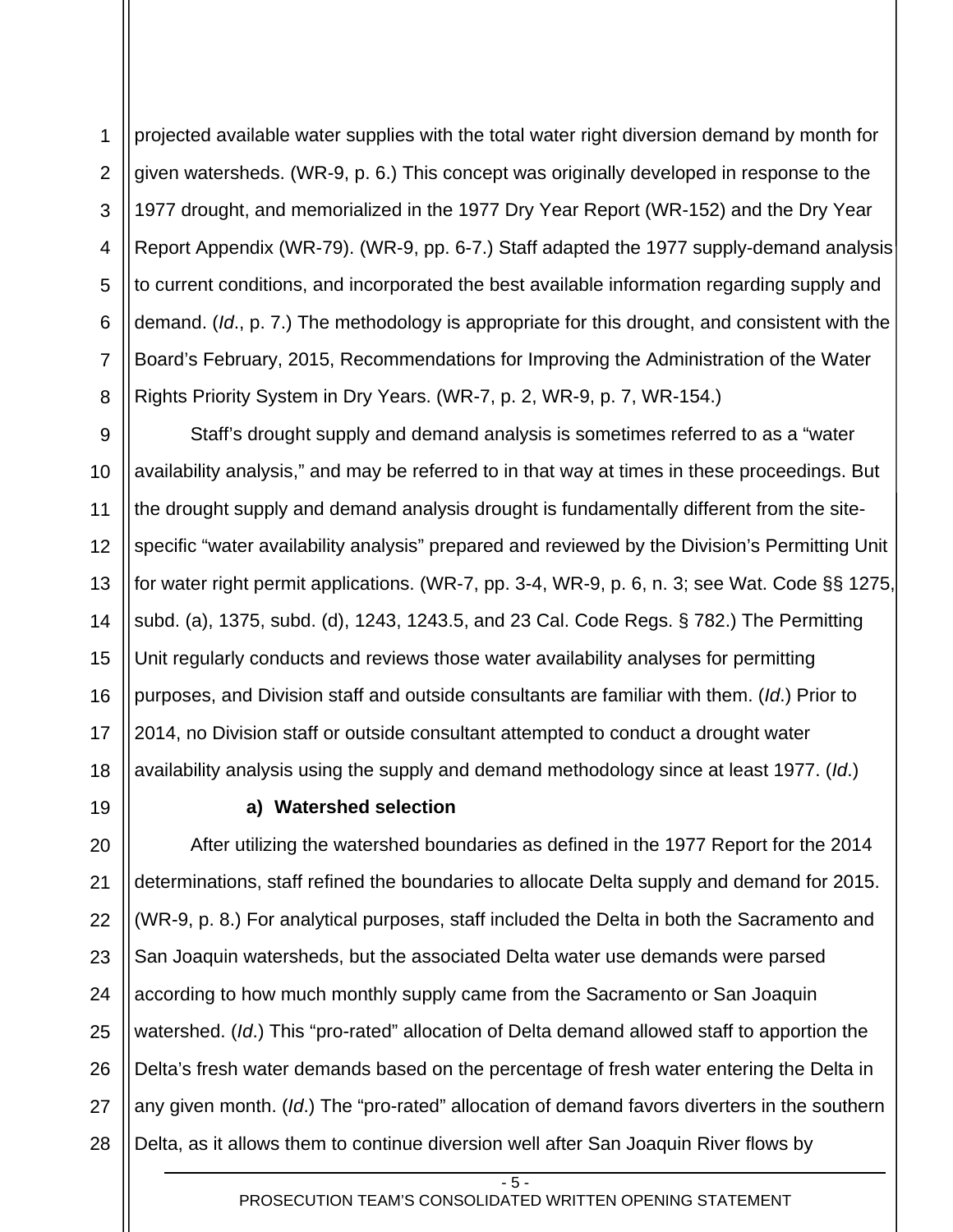1 2 3 4 themselves would have allowed. (*Id*.) Division staff does not believe that southern Delta water users would be able to divert Sacramento River water absent Project operations, but staff chose this allocation method to allow more Delta water users to divert for a longer period of time during extreme conditions in 2015. (WR-210, p. 2.)

5

#### **b) Supply information and assumptions**

6 7 8 9 10 11 12 13 14 15 Staff determined available supplies based on full natural flow (FNF) in rivers using data obtained from the Department of Water Resources (DWR) FNF forecasts and daily full natural flow reporting. (WR-9, pp. 9-11, WR-11, pp. 8-11.) FNF represents the natural water production of a river basin, unaltered by upstream diversions, storage, or by export or import of water to or from other watersheds. (WR-17, pp. 1, 13.) DWR prepares monthly FNF forecasts from February to May each year as part of its Bulletin 120 (B120) reports to assist water managers in making decisions based on water year type. (*Id*., pp. 1-7.) DWR develops FNF forecasts using specialized statistical analysis within DWR's expertise, and the forecasts are peer reviewed. (*Id*., pp. 7-13.) DWR calculates daily FNF based on actual river monitoring at various locations. (*Id*., pp. 13-14.)

16 17 18 19 20 21 22 23 24 25 26 27 28 Staff used DWR's B120 50%, 90% and 99% FNF exceedance forecasts, together with DWR's daily FNF data, for the supply analyses. (WR-9, pp. 9-14, WR-11, pp. 8-11.) Staff used daily FNF as a tracking tool to verify the monthly B120 supply forecasts, and also as a backup supply in the event that the daily-averaged monthly B120 forecast was less than daily FNF. (WR-9, pp. 12-13, WR-11, pp. 9-10) Staff made every assumption conservatively to estimate supply in favor of diverters. For example, if daily FNF values were higher than forecasted FNF values, staff used daily FNF values. (WR-9, p. 10.) When DWR posted negative daily FNF values, staff replaced these with zero, which increased the calculated amount of available supply. (WR-11, p. 10.) Staff used DWR's 50% exceedance forecasts, which more generously estimate supply, in all cases except where the daily FNF tracked very close to the 90% forecast. (WR-9, p. 11.) Staff checked the DWR forecasts and river flows against unimpaired flow forecasts provided by the California-Nevada River Forecast Center, and real-time flow conditions from USGS gages. (*Id*., p. 12.)

> - 6 - PROSECUTION TEAM'S CONSOLIDATED WRITTEN OPENING STATEMENT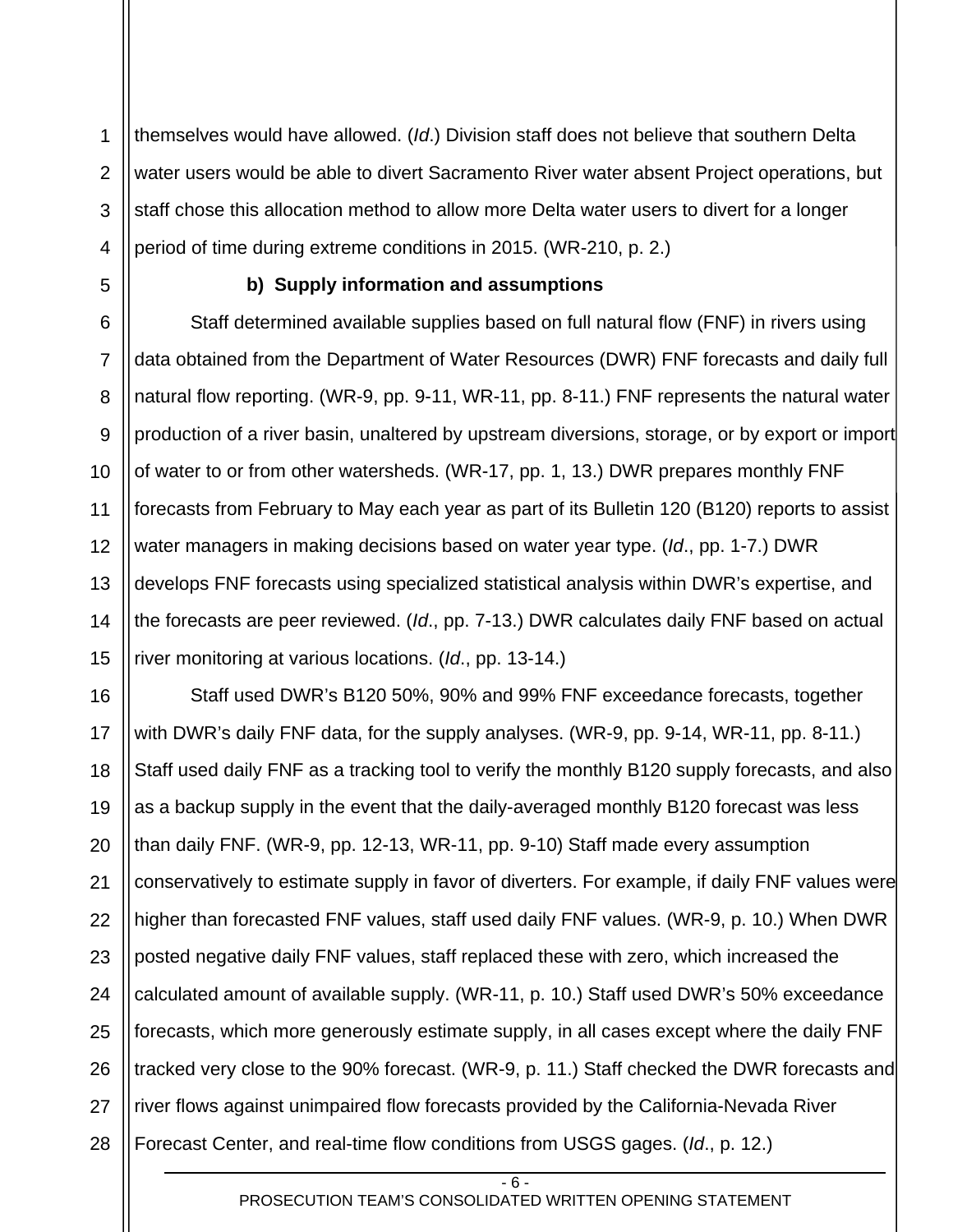1

2

3

Staff adjusted the DWR supply information in key ways that conservatively estimate supply in favor of diverters, for example, staff included supplemental San Joaquin River and Delta supplies with return flows and valley floor sources identified in the 1977 Report and in a 2007 DWR report. (WR-9, p. 13.) At the request of Delta stakeholders, staff applied a 40% reduction to the reported irrigation demand for Delta users to account for return flows within the Delta. (*Id*.) Although this adjustment is to the demand side of the calculation, the effect increased supply for the analysis. (*Id*.)

# **c) Demand information and assumptions**

12 13 14 15 16 17 18 Staff projected demand based on the actual diversion and use information regularly reported to the Division by water right permittees, licensees and other diverters and collected in the Division's publicly-accessible databases. (WR-9, p. 14, WR-11, pp. 2-3.) Diverters must submit diversion and use information accurately and to the best of their knowledge, so this represents the best available demand data. (WR-9, p. 14.) For the 2015 analyses, staff used a four-year average (years 2010 to 2013) to best represent projected demand. (*Id*., p. 15.) In 2015, staff also included 2014 demand information obtained from an Information Order issued in February, 2015, which provided actual 2014 and projected 2015 demand data from the top 90% of riparian and pre-1914 claimants in the Sacramento-San Joaquin and Delta watersheds. (*Id*., WR-11, pp. 7-8, WR-30.)

19 20 21 22 23 24 25 26 27 Staff performed significant quality control on the demand information, again conservatively estimating demand in favor of diverters. For example, where diverters claim pre-1914 and riparian rights, staff assigned all of the demand to the riparian right. (WR-9, p. 16.) Staff corrected for excess reporting, beyond a generous 8 af/acre use estimation, which is the worst case water duty for rice. (*Id.*, WR-11, pp. 5-6.) Staff removed non-consumptive demand such as power generation and aquaculture. (WR-9, p. 16, WR-11, p. 6.) Staff removed duplicate diversion reports and made other, case-by-case demand adjustments. (WR-11, pp. 6-7.) The "pro-rated" allocation of Delta demand is also a demand adjustment, favoring southern Delta diverters and approved by Delta stakeholders. (WR-9, p. 17.)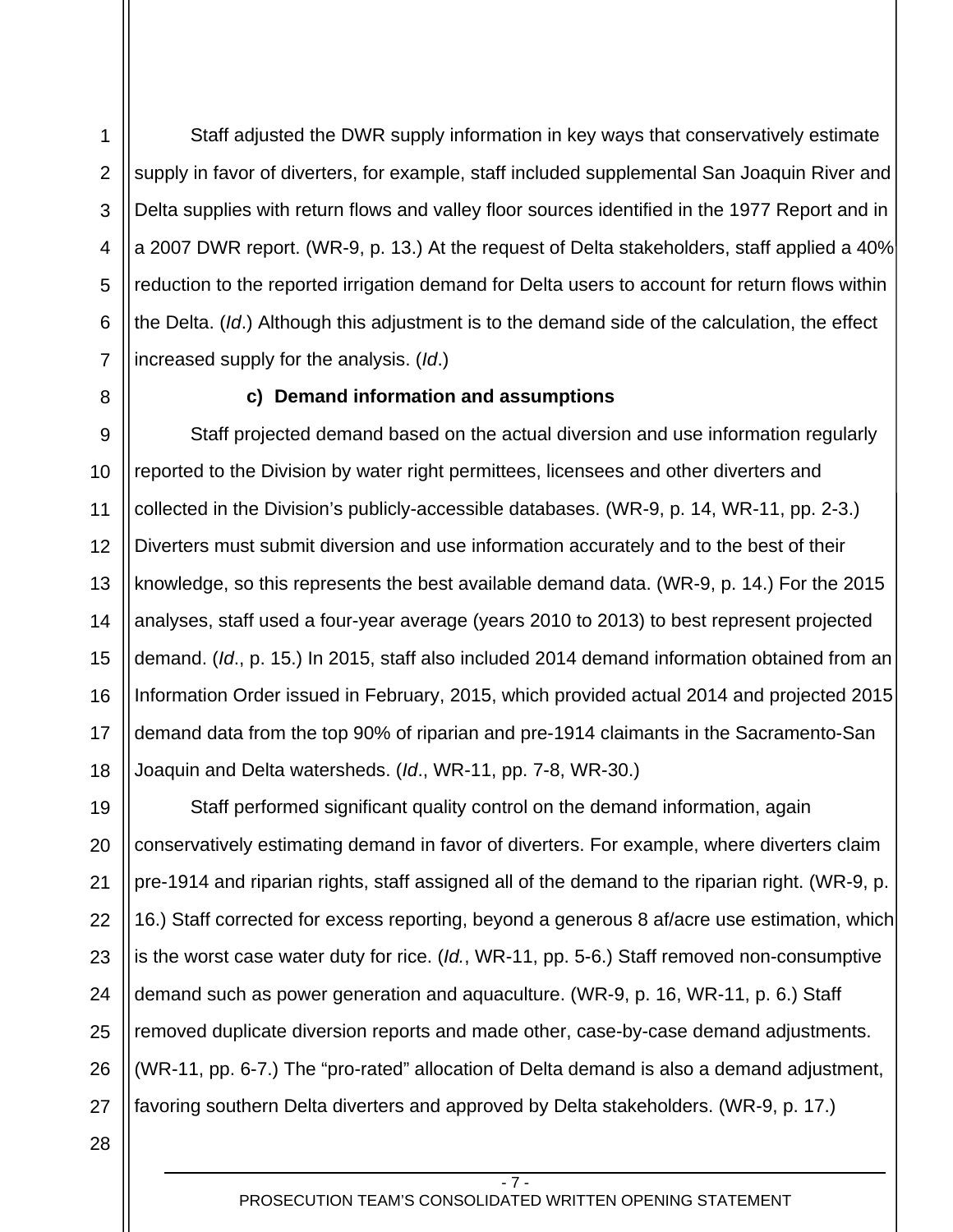# **B. Drought water availability determinations relevant to WSID and BBID**

## **1. There was no water available for diversion under WSID's License 1381 from May 1, 2015, through November 2, 2015**

Using the supply and demand methodology, and including the pro-rated Delta demand allocation to the Sacramento River watershed, staff determined that there was no water to serve post-1914 water rights in the Sacramento River Watershed and the Sacramento-San Joaquin Delta by May 1, 2015. (WR-9, p. 8, WR-11, pp. 11-14, WR-34, WR-47.) Staff issued a notice of unavailability to these water right holders on May 1, 2015 (May 1 Notice). (WR-34.) The May 1 Notice applied to WSID's License 1381. (WR-35.) The May 1 Notice reflects staff's determination that the existing water supplies in the Sacramento River Watershed and Delta were insufficient to meet the demands of diverters with appropriative water right permits or licenses with a priority date of 1914 and later. (WR-9, p. 5, WR-11, p. 14.) Exhibit WR-47 is the April 29, 2015, graph of conditions at the time of the May 1 Notice, and shows that there is insufficient supply to serve all post-1914 water rights between the 90% and 99% forecast points, and that the daily FNF trended closer to the 99% forecast line at this time. (WR-9, p. 18, WR-47.) Conditions of unavailability for License 1381 lasted until November 2, 2015. (WR-44.)

18

1

2

3

4

5

6

7

8

9

10

11

12

13

14

15

16

17

19

20

21

22

23

24

25

26

#### **2. There was no water available for BBID's diversions which took place from June 13 through June 24, 2015**

Using the supply and demand methodology, staff determined that the available water supplies in the Sacramento-San Joaquin River Watersheds and Delta were insufficient to meet the demands of diverters with claims of pre-1914 appropriative rights with a priority date of 1903 and later as of June 12, 2015. (WR-9, p. 5.) Staff issued a notice of unavailability to these water right holders on June 12, 2015 (June 12 Notice). (WR-36.) The June 12 Notice applied to BBID's claimed pre-1914 right (WR-38) and to a pre-1914 right claimed by Banta-Carbona Irrigation District, which WSID had agreed to use in 2015 (WR-39).

27 28 The June 12 Notice is based on staff's analysis of the combined Sacramento and San Joaquin watershed. (WR-9, p. 8.) Ahead of the June 12 Notice, staff prepared a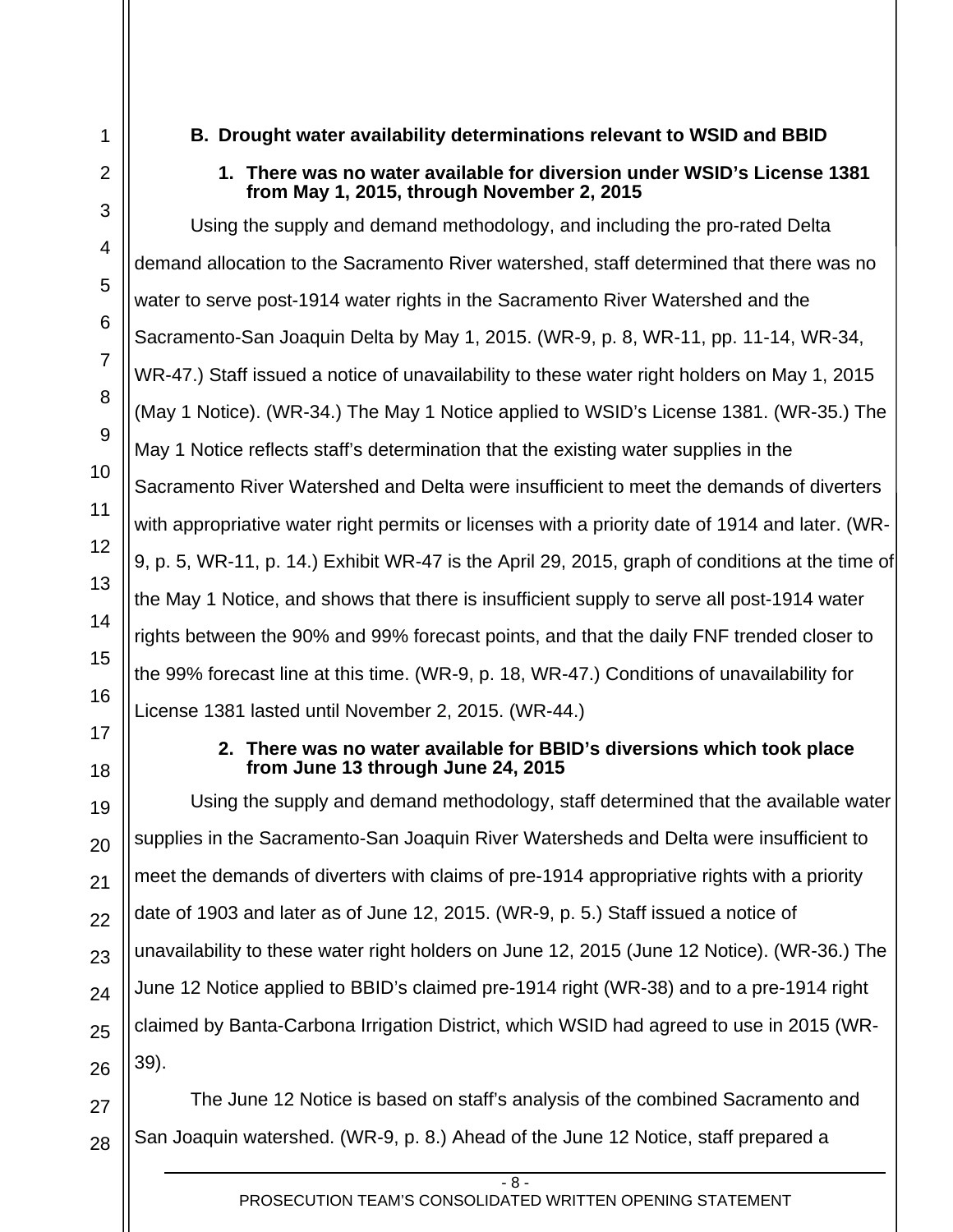1 2 3 4 5 6 7 8 9 10 11 12 separate San Joaquin River watershed-only pre-1914 analysis, but that analysis was rejected as it would have resulted in much deeper and earlier cuts for pre-1914 claimaints. (*Id.*, pp. 8-9.) At that time, staff also prepared a separate Sacramento River pre-1914 analysis using both a pro-rated and North Delta method. (*Id.*) This analysis resulted in the same determination as the combined Sacramento and San Joaquin watershed analysis ultimately used for the June 12 Notice. (*Id*.) Exhibit WR-48 is the June 10, 2015, graph of conditions in the combined Sacramento/San Joaquin watersheds at the time of the June 12 Unavailability Notice. This graph shows that the combined daily FNF trended downward at ~11,000 cfs and the B120 monthly forecast total was even lower at ~9,000 cfs. (*Id.*, p. 18.) Because the daily FNF was higher, staff used the daily FNF supply trend; using the B120 monthly forecast would have resulted in even deeper unavailability. (*Id*.) Conditions of unavailability under the June 12 Notice lasted until September 17, 2015. (WR-44.)

## **C. The evidence validates the drought water availability determinations relevant to WSID and BBID**

## **1. Actual supply and demand data available since May 1 and June 12, 2015, show that the determinations were correct**

16 17 18 19 20 21 22 23 24 25 26 27 Exhibit WR-52 shows the combined Sacramento/San Joaquin River basin supply and demand, including daily FNF values as of August 19, 2015. (WR-9, p. 18.) This graph shows that, after the June 12 Unavailability Notice, daily FNF values dropped precipitously, reaching into riparian demand levels before July 1. (*Id*.) Exhibit WR-54 is a graph of the 2015 Sacramento River watershed with proportional Delta demand, showing daily FNF supply levels in the pre-1914 demand levels from May through August, 2015. (*Id*., p. 18.) Exhibit WR-81 is a graph of a supply and demand analysis conducted on October 7, 2015, showing that mean flows at Vernalis were insufficient to meet either BBID's or WSID's water right priorities using the favorable pro-rated Delta demand methodology. (*Id*., p. 19.) These analyses demonstrate that no water was available for BBID's diversions under its claimed pre-1914 right from June 13 through June 24, 2015, and for WSID's actual or threatened diversions under License 1381 from May 1 through November 2, 2015. (*Id*.)

28

13

14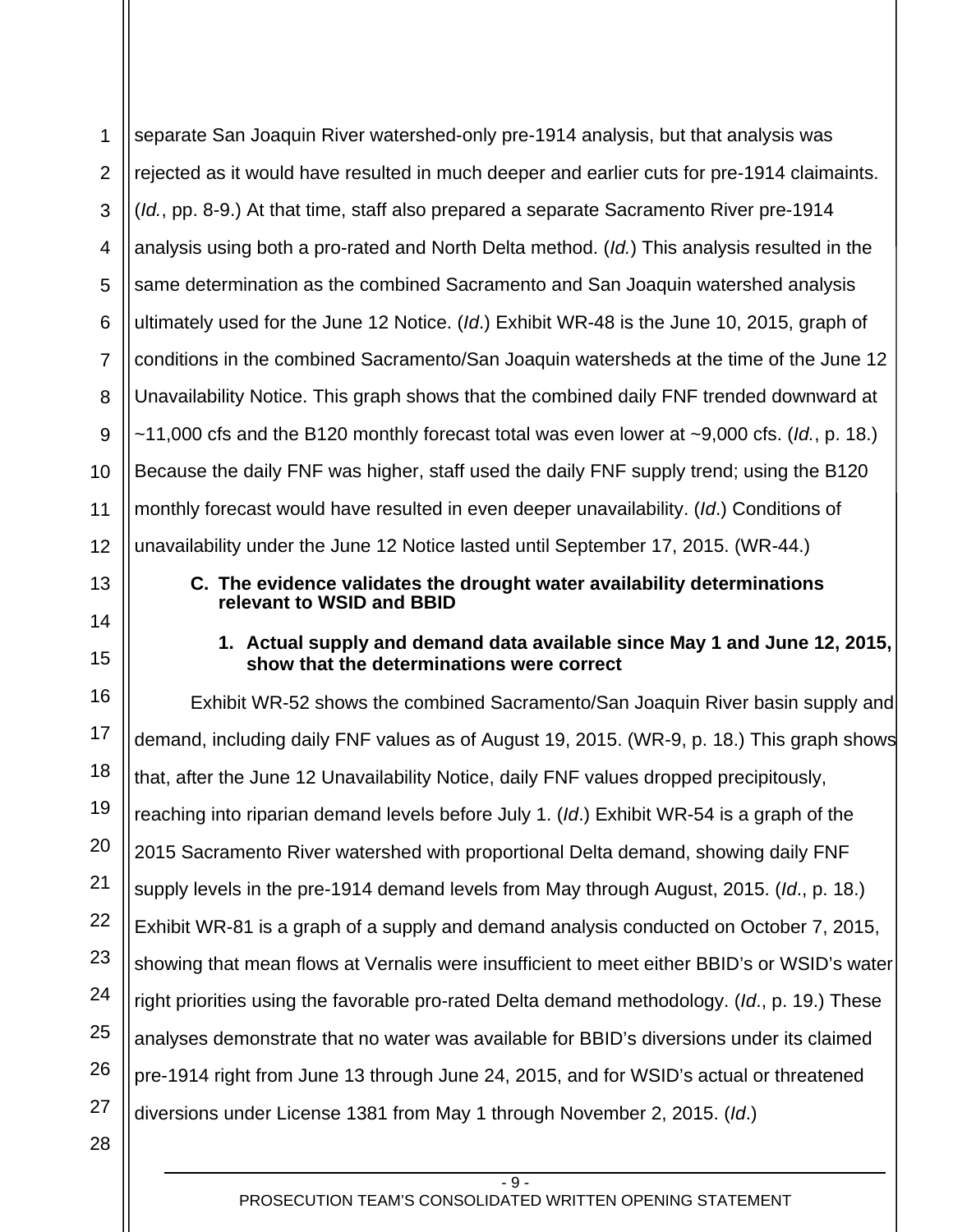1

## **2. WSID and BBID critique the supply and demand methodology, but do not identify any significant flaws**

4 5 6 7 8 9 10 11 12 13 14 15 Some of the witnesses shared by WSID and BBID critique aspects of the Division's supply and demand methodology, but do not expose any significant flaws with that methodology, and do not provide a basis for concluding that water was available to WSID or BBID during the relevant periods. For example, contrary to Mr. Bonsignore's suggestion (WSID-121, ¶7), it is not possible for the Division to conduct site-specific water availability analyses for each diverter during periods of unavailability, but such an analysis is not necessary. (WR-210, p. 11.) The Division's watershed and sub-watershed analyses provide a more comprehensive evaluation of drought availability than does a localized stream scale analysis. (*Id*.) Similarly, Mr. Bonsignore's suggestion that wastewater treatment plant discharges would alter the unavailability determinations is unfounded, as the sources for such discharges are difficult, if not impossible, to quantify. (*Id*.) Mr. Bonsignore mischaracterizes the availability of reservoir releases downstream; reservoir releases made for specific purposes pursuant to the water rights that allowed storage are not available for downstream appropriation while those releases serve those purposes. (*Id*., at 12-13.)

16 17 18 19 20 21 22 23 24 25 26 Mr. Bonsignore also fundamentally misunderstands the watershed and subwatershed boundaries used in the Division's analyses, and implies that WSID, BBID and other southern Delta diverters should be counted within the San Joaquin River watershed. (WSID-122, ¶1.) As explained above, due to extremely low flows in the San Joaquin River during 2015, counting southern Delta diverters in that watershed would have resulted in earlier and deeper findings of unavailability. (WR-210, p. 2.) Mr. Bonsignore is correct in that the Division's FNF methodology does not account for downstream contributions into streams, but neither does that methodology account for downstream depletions from streams, e.g., seepage, evaporation, and riparian evapotranspiration, which staff assumed roughly balances with contributions. (*Id*., pp. 3-4.) Mr. Bonsignore argues that staff should have counted return flows which do not appear to exist. (*Id*., pp. 6, 8-9.)

27 28 Mr. Young mischaracterizes the Division's use of the 25 percent "voluntary cutback program for delta riparian water rights;" the demand changes resulting from that program

 $-10.$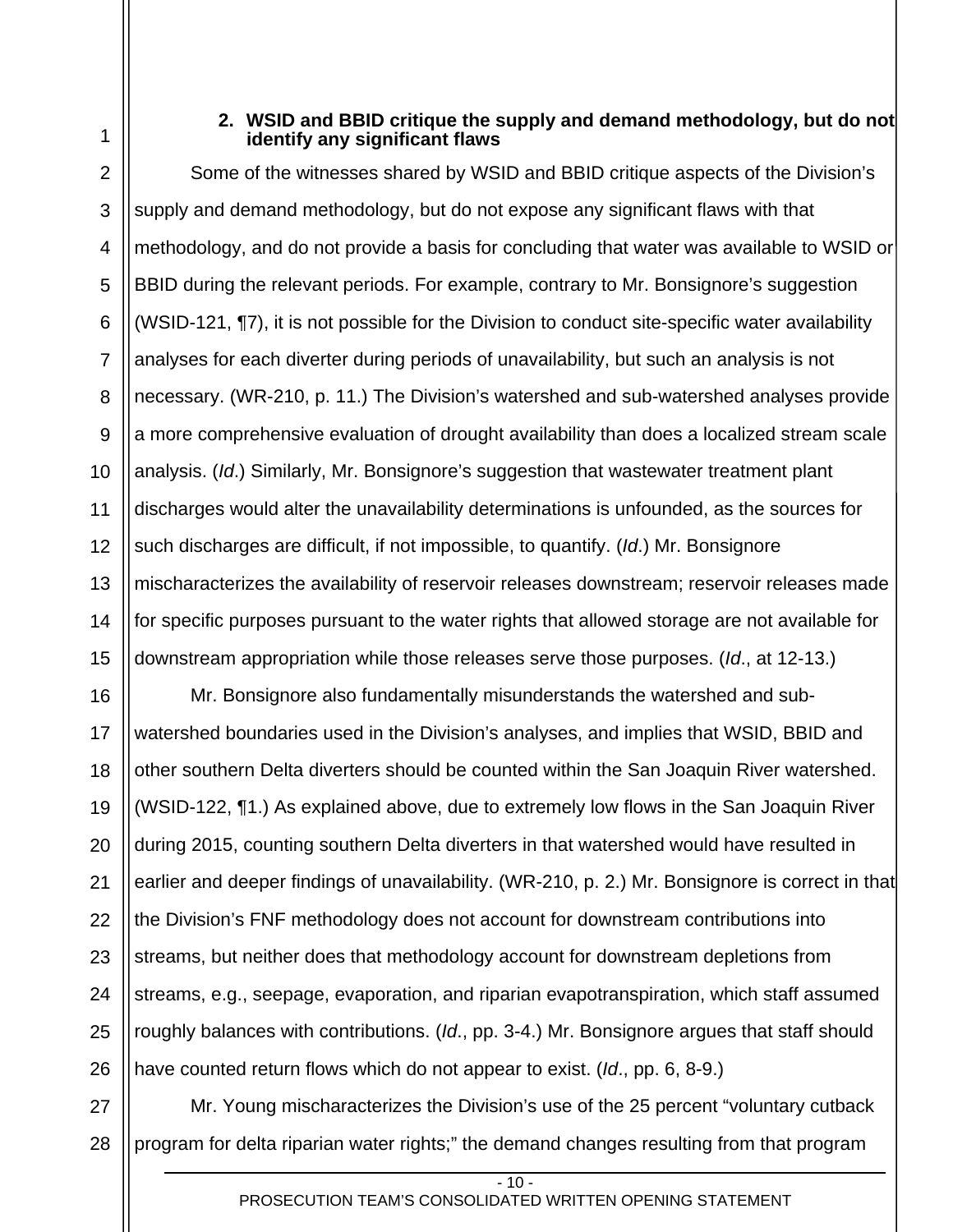2 3 4 5 6 7 8 9 10 11 12 13 14 15 16 17 18 19 20 21 22 23 24 25 26 27 28 were accounted for in the Informational Order demand amounts. (WR-209, p. 13.) Including the Informational Order demand information as argued by Mr. Young would not have changed the unavailability identified in the May 1 or June 12 Notices. (WR-211, pp. 3-5.) Mr. Young's application of a 5 percent reduction for total Delta demand based on misrepresentations in water user reports is arbitrary and baseless. (*Id*., p. 5.) Similarly, Mr. Young's allegations of data entry errors is without basis, and even if correct, would not alter the unavailability determinations for WSID and BBID. (*Id*.) Finally, Mr. Young ignores the Division's significant demand data quality control, and argues for demand adjustments that would not alter the unavailability determinations for WSID and BBID. (*Id*., p. 7.) **3. The alternate theory of Delta water availability does not account for the actual conditions present in 2015, and does not support availability for WSID or BBID in June 2015 and later**  Other witnesses shared by WSID and BBID put forth an alternate theory of water availability for Delta users which, though not mentioned by name, is the theory of the Delta Pool. (WR-213, p. 2.) This theory requires: (1) Delta channels always have water because they are below sea level; and (2) Delta channels are "primed" with water from prior months such that water of a usable quality is available to Delta diverters for some time after fresh flows into the Delta. (*Id*.) The Prosecution Team agrees that Delta channels open to the ocean and below sea level likely always have water, but these channels do not always have fresh water available for diversion and use. Moreover, tidal flows of ocean water are not available for appropriation. Mr. Burke argues that 1931 and 1939 were drier than 2015, and water was available to WSID in those years, ignoring the actual conditions present in 2015, which were drier than any year on record for the relevant runoff and availability period. (WR-213, p. 5.) Similarly, Dr. Paulsen wrongly relies on water year indices, which place undue weight on stored water. (*Id*., p. 6.) Simply put, 2015 was the driest year on record for the critical April through July runoff period, and 1931 and 1939 are not comparable to 2015. (*Id*., pp. 6-16.) Mr. Burke and Dr. Paulsen both ignore 1977, which was more comparable, yet also does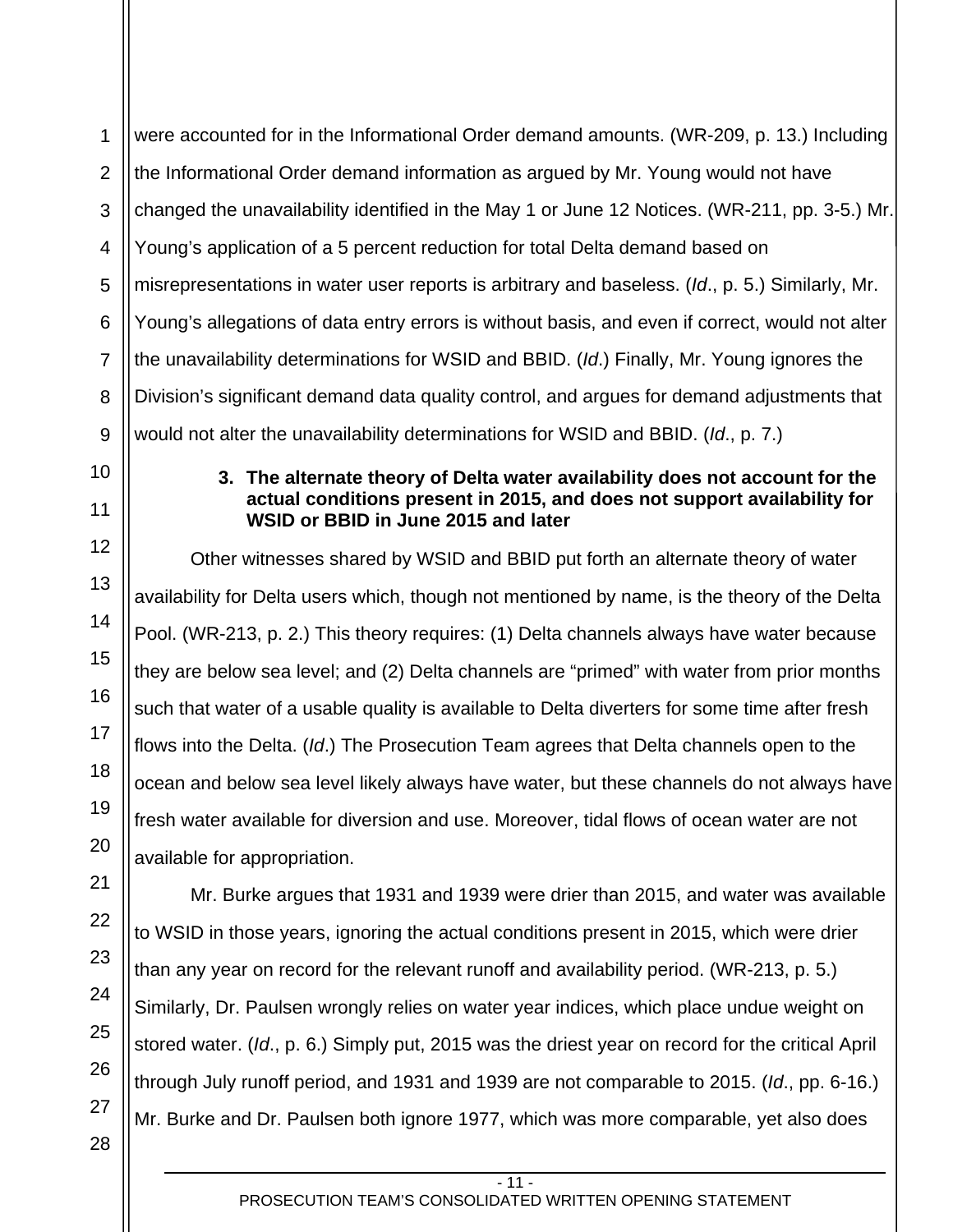1 not support availability for WSID or BBID in 2015. (*Id*., p. 30)

Dr. Paulsen's assertions that residence time in the Delta is sufficiently large to allow availability for WSID and BBID even months after the last freshwater inflows ignores the effects of the tides within the Delta, which tend to reduce the water quality below that necessary for beneficial uses in much shorter timeframes. (WR-213, pp. 18-30.) Given the extreme drought conditions in 2015, absent State Water Project and Central Valley Project storage releases and diversions during April, May, and June, there would not have been water of suitable quality for diversion at WSID and BBID's points of diversion beginning in at least early June, 2015. (*Id*., p. 31.)

**V. BBID PHASE 2: UNAUTHORIZED DIVERSIONS JUNE 13 THROUGH 24, 2015** 

10

2

3

4

5

6

7

8

9

11

12

15

16

17

**A. ACL Complaint and BBID Subpoena response** 

13 14 18 19 20 22 The Prosecution Team issued the ACL Complaint based on the information available on July 20, 2015, which was developed during an investigation initiated following public statements by BBID representatives indicating that BBID had not and possibly would not cease diversions following the June 12 Notice. (WR-7, p. 16, WR-9, p. 20, WR-15, WR-90, WR-103.) The Prosecution Team issued a subpoena *duces tecum* (Subpoena) on October 29, 2015, seeking, among other things, BBID's records of any claimed alternative rights or supplies to which the diversions following June 12 could be attributed. (WR-170) BBID responded to the Subpoena on December 15, 2015. In reviewing the Subpoena responses, the Prosecution Team found no alternative right or other basis for BBID's June 13 through 24 diversions, and on that basis does not propose a reduction in the amount or days of unauthorized diversion. (WR-15, pp. 4-7.)

23 24

21

## **B. BBID's claimed water rights**

25 26 27 28 BBID diverts from what is now the Intake Channel to the State Water Project's Banks Pumping Plant (formerly Italian Slough). (WR-7, p. 17, WR-15, pp. 1-2.) BBID's sole water right is a pre-1914 claim designated as Statement 021256 (S021256). (*Id*.) S021256 claims recent annual water use ranging from 30,000 af to 50,000 af per year for municipal, industrial and agricultural use. (*Id*.) BBID regularly sells water to other entities, and did so in

 $-12.$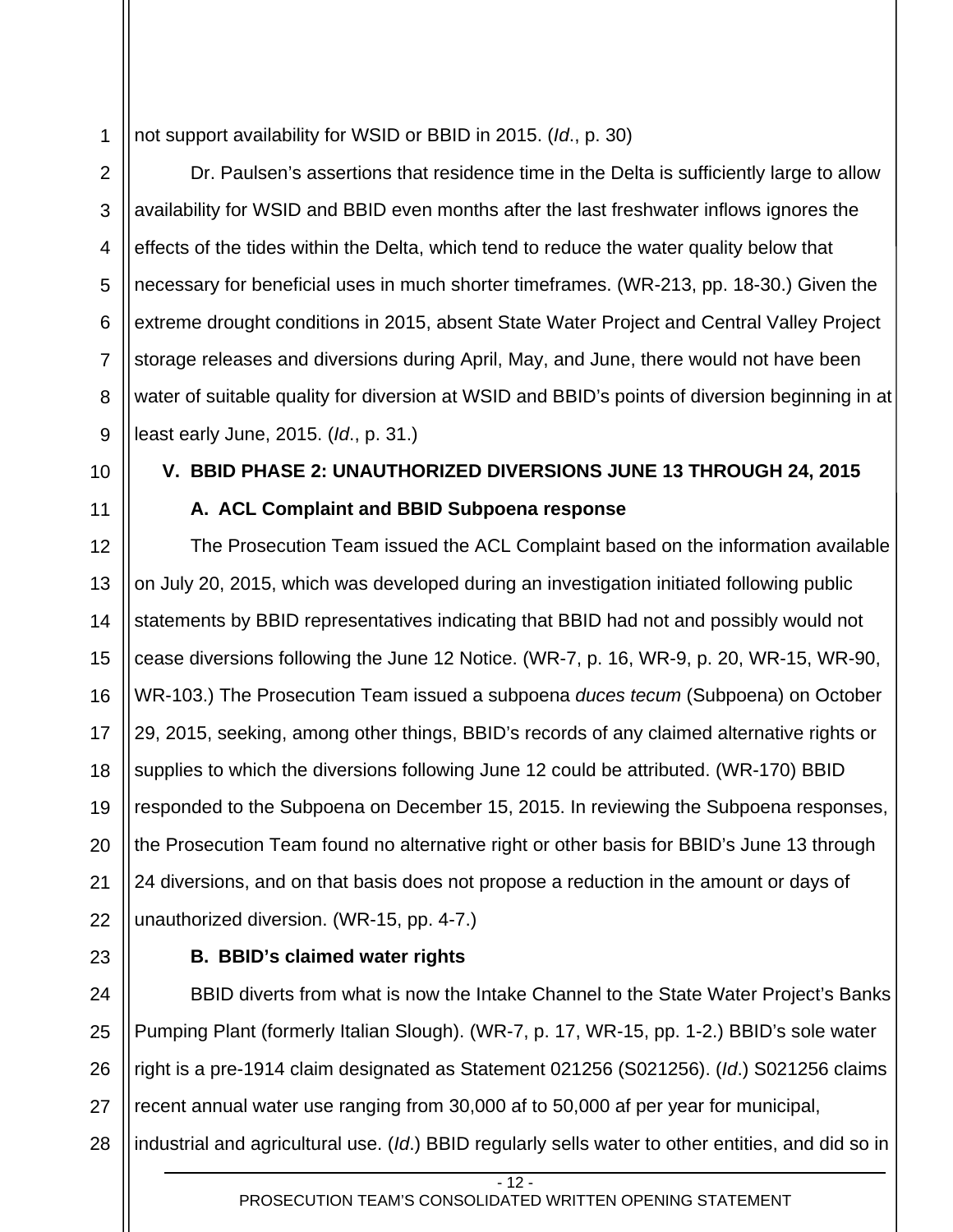1 2 3 4 2015, and BBID regularly purchases water from other entities. (WR-7, pp. 17-18, WR-209 pp. 5-6.) The priority date for S021256 is May 18, 1914. (WR-9, p. 20.) S021256 is therefore within the scope of the June 12 Unavailability Notice. (*Id*.) BBID was served with the June 12 Unavailability Notice. (*Id*., WR-38.)

BBID self-reports its diversions to DWR, which posts the daily diversion amounts to the publicly-available California Data Exchange Center (CDEC) website. (WR-15, p. 3.) Although the ACL Complaint alleges unlawful diversions from June 13 through June 25, 2015, the Prosecution Team has since learned that CDEC posts diversion amounts a day after the actual diversions, therefore, BBID's unlawful diversions took place from June 13 through June 24, 2015. (*Id*., pp. 3-4.)

5

6

7

8

9

10

11

12

13

14

15

16

17

18

19

20

21

#### **C. BBID diverted water unlawfully from June 13 through June 24, 2015**

According to the CDEC website, BBID diverted 1,887 af from June 13 through June 24, 2015. (WR-15, pp. 3-4.) The CDEC data should be considered reliable, given that the information is provided directly by BBID. (*Id*., p. 2.) However, BBID's Subpoena response includes information indicating that BBID's actual diversions during that period may be 1,829.1 af. (*Id*., p. 4.) The difference appears to be due to a typographical error, either at the CDEC website or within BBID's Subpoena response, regarding the total diversions on June 24, 2015. (*Id*.) Based on BBID's record of diversions in recent years, BBID would be expected to divert approximately 1,920 af during any 12-day period in June, and thus the Division's calculated diversion amount of 1,887 af is reasonable. (*Id*., p. 8.)

22 23 24 25 26 27 BBID has not provided any evidence indicating that any of the diversions from June 13 through June 24 were under any claim of right other than BBID's pre-1914 claim. (WR-7, pp. 19-20, WR-15, pp. 5-7.) On rebuttal, BBID claims to have diverted 161.22 af from June 13 through June 24, 2015, pursuant to an agreement with the Carmichael Water District. (BBID-394.) However, it appears that BBID did not report any of the Carmichael Water District diversions to DWR for posting to CDEC (see WR-90), so those diversion days and amounts should not be subtracted from the amount used to calculate any ACL.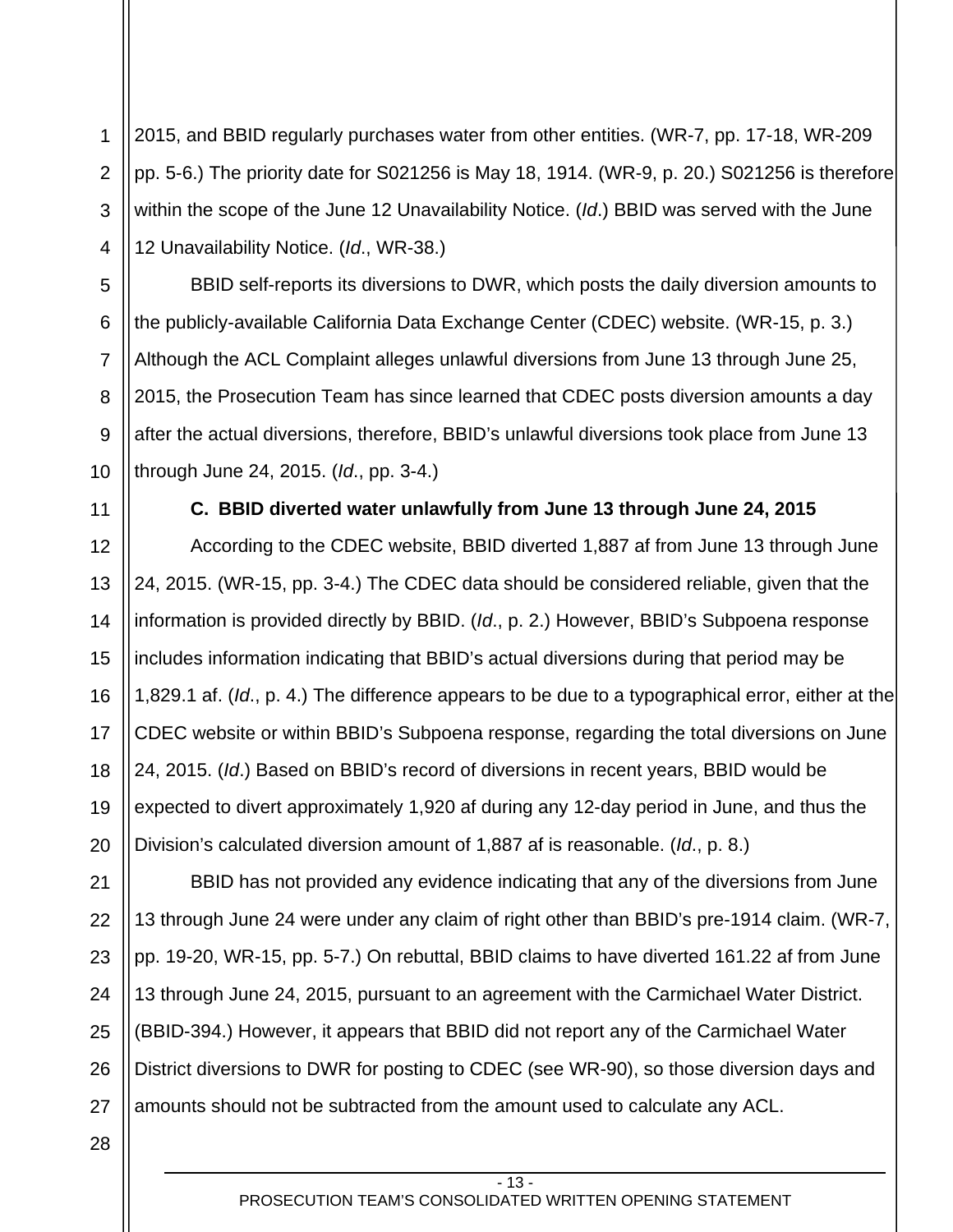2

3

4

5

#### **D. BBID should receive an Administrative Civil Liability**

Based on the evidence, BBID unlawfully diverted up to 1,887 af over 12 days, from June 13 through June 24, 2015. Water Code section 1052 provides that, during drought emergencies, civil liabilities for unlawful diversions are up to \$1,000 per day of trespass plus \$2,500 per acre-foot. BBID's maximum potential liability is \$4,729,500. (WR-9, p. 21.)

6 7 8 9 10 11 12 13 14 15 16 17 In considering the appropriate ACL amount, Water Code section 1055.3 requires consideration of all relevant circumstances, including, but not limited to, the extent of harm caused by the violation, the nature and persistence of the violation, the length of time over which the violation occurs, and any corrective action taken by the violator. In this case, BBID made unauthorized diversions of water from the Intake Channel to the Banks Pumping Plant during the most extreme drought in decades, when there was insufficient water supply available for BBID's claimed water right. (WR-9, p. 21.) BBID was aware that Board staff had determined that there was insufficient water supply available for BBID's claimed water right. (*Id*.) These unauthorized diversions likely reduced or threatened to reduce the amount of water available for downstream water right holders during an extreme drought emergency. (*Id*.) Moreover, BBID's diversions likely reduced the water available for instream resources and riparian habitat within the Delta during an extreme drought emergency. (*Id*.)

18 19 20 21 22 23 24 25 26 27 28 While it is difficult to quantify for purposes of Water Code section 1055.3 the harm caused by BBID's unauthorized diversions in terms of actual or threatened reductions in water available for downstream water right holders, and it is similarly difficult to quantify any harm caused by the reduction of water available for instream resources and riparian habitat, it is possible to quantify BBID's economic advantage gained through its unlawful diversions. (WR-9, pp. 21-22.) BBID received an economic advantage over other legitimate water diverters in the area by foregoing the costs of buying replacement water during the violation period. In this case, the cost of replacement water can be estimated using a June 10, 2015 statement by Mountain House CSD's General Manager as between \$250 and \$1,000 per acre-foot. (*Id*., WR-100) At 1,887 af unlawfully diverted, and using the most conservative estimate of replacement cost of water (\$250/af), BBID's total avoided cost of purchased

 $-14.$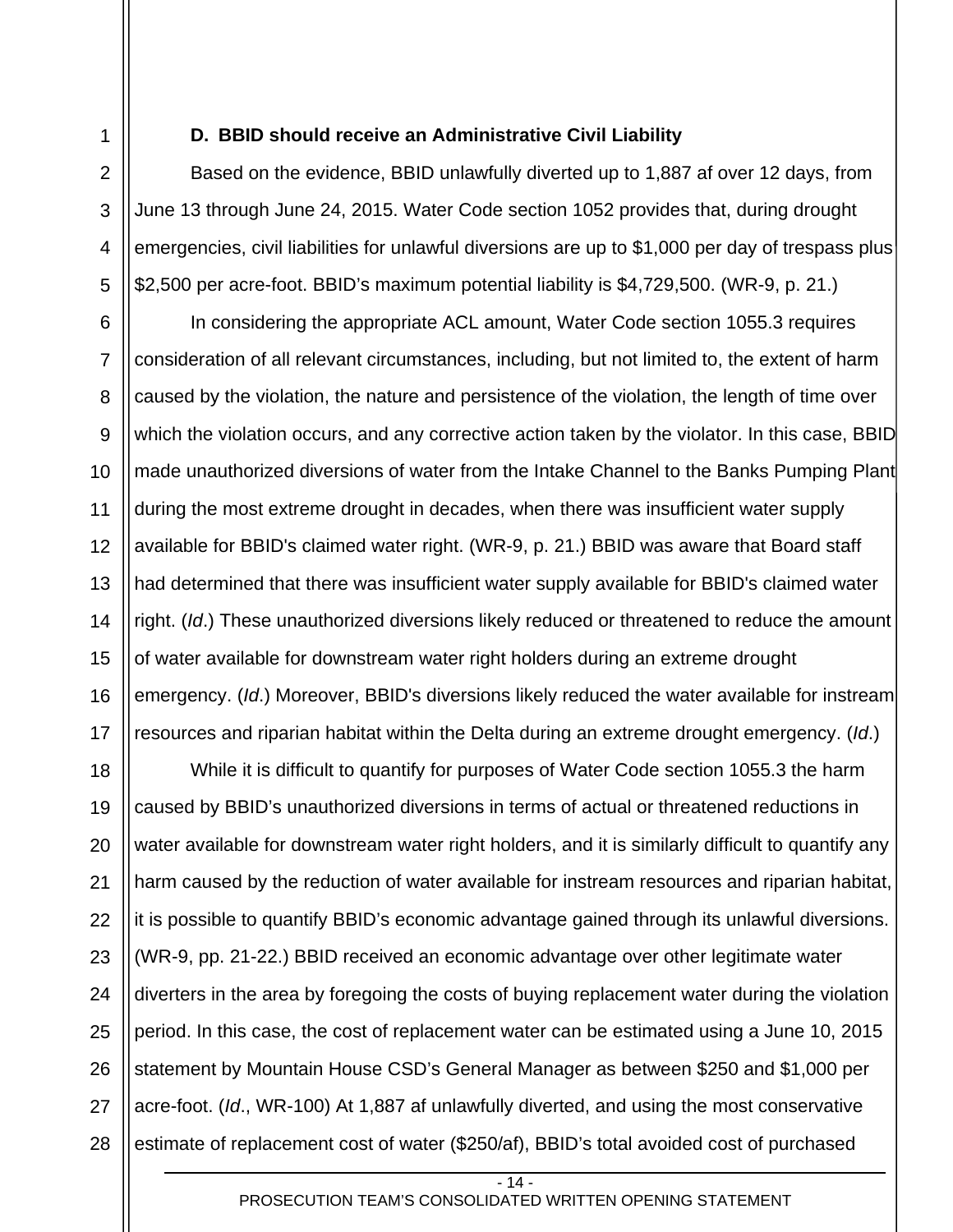13

14

15

16

17

18

19

20

21

22

23

24

25

26

water is \$471,750. (*Id*.)

2 3 4 5 6 7 8 9 The cost of replacement water alone is not a sufficient basis for setting an ACL under Water Code section 1055.3, because penalties would not be higher than the cost of doing business and violators would have no incentive to comply with the law. (WR-9, p. 21.) Therefore, the Prosecution Team recommends using a factor of 3 times the estimated economic benefit here, given the severity of the drought, the duration and public nature of BBID's violation, and the Division's goal of deterrence. (*Id*.) Applying a disincentive factor of three to the replacement cost of water and adding in staff costs in preparing the ACL of \$3,000 brings the recommended ACL amount to \$1,418,250. (*Id*., WR-7, p. 20.)

10 11 12 BBID should receive an ACL in an amount of at least \$1,418,250, to provide a strong disincentive to others who may be tempted to disregard State Water Board staff notices of water unavailability. (WR-7, p. 19.)

# **VI. WSID PHASE 2: ACTUAL AND THREATENED UNAUTHORIZED DIVERSIONS BEGINNING MAY 1, 2015**

# **A. Draft CDO and WSID Subpoena response**

Following investigation of a public complaint, the Prosecution Team issued the Draft CDO based on the information available on July 16, 2015, alleging that WSID was diverting or threatening to unlawfully divert Bethany Drain tailwater discharges, and was threatening to divert wastewater from the City of Tracy under an agreement that required, but did not have, approval of a wastewater change petition. (WR-1; WR-7, p. 4, WR-13, pp. 1-2.) Further supporting the need for the Draft CDO was a July 7, 2015, letter from WSID's attorney to the State Water Board's Executive Director rejecting the unavailability notices and indicating that WSID might resume diversions at any time. (WR-7, p. 4, WR-125.)

On July 17, 2015, the Division issued an Information Order seeking additional information regarding WSID's 2015 diversions. (Order DWR-2015-0024. $3$ ) WSID's petition for reconsideration was denied on November 5, 2015. (Order WR 2015-0041-EXEC.<sup>4</sup>) While

27 28 l 3

- 15 -

http://www.waterboards.ca.gov/waterrights/water issues/programs/drought/docs/infomational order/dwr 2015 0024.pdf <sup>4</sup> http://www.waterboards.ca.gov/waterrights/board decisions/adopted orders/orders/2015/wro2015 0041 exec.pdf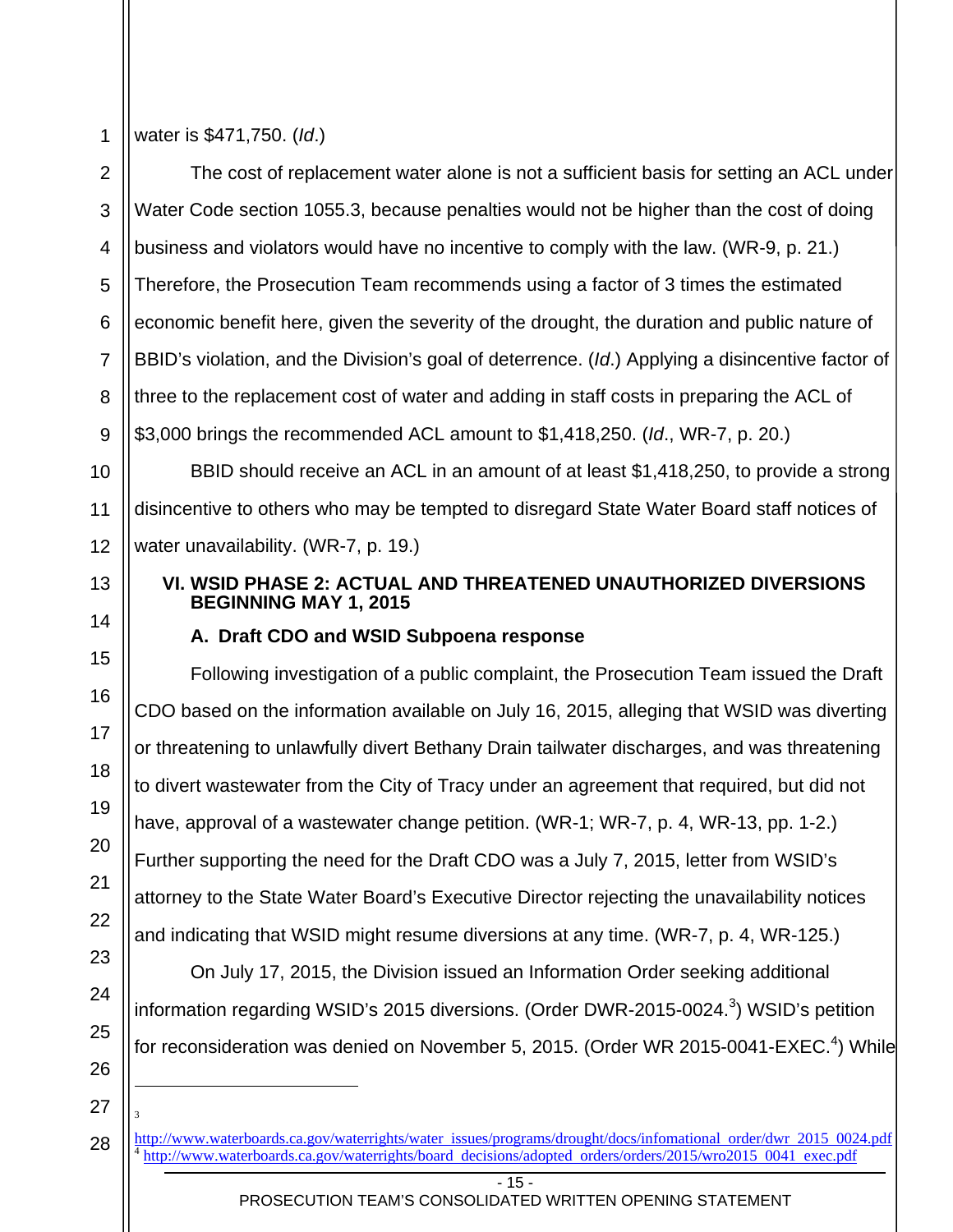1 2 3 4 WSID's petition was pending, the Prosecution Team issued a subpoena *duces tecum* (Subpoena) for the same information on October 29, 2015. (WR-169.) WSID responded to the Subpoena beginning on November 30, 2015. In reviewing the Subpoena responses, the Prosecution Team identified additional bases for a CDO.

5

## **B. WSID's claimed water rights**

6 7 8 9 10 11 12 13 14 15 16 17 18 19 20 21 22 WSID holds water right License 1381, originally issued on September 28, 1933, and amended on August 19, 2010. (WR-7, p. 7, WR-13, p. 2, WR-112.) License 1381 has a priority date of April 17, 1916, and authorizes the direct diversion of 82.5 cubic feet per second (cfs) from Old River in San Joaquin County from (1) about April 1 to October 31 of each year for irrigation, and (2) from April 1 to October 31 of each year for municipal, domestic and industrial uses. (*Id*.) The maximum amount diverted shall not exceed 27,000 acre-feet per annum (afa). (*Id*.) WSID's annual Report of Licensee for the years 2007 through 2013 indicate that it diverted an average of 22,543 afa during that period. (WR-115 through WR-121.) WSID's diversions under License 1381 are often hampered by low water levels and poor water quality. (WR-7, pp. 7-10, 12, WR-159, pp. 11, 13, 14.) WSID's License 1381 is within the area covered by the May 1 Notice, and was covered by a similar notice issued in 2014. (WR-13, pp. 2-3, WR-26, WR-34.) WSID was served with the May 1 Notice. (WR-9, p. 5, WR-35.) On April 10, 2015, WSID entered into an agreement with Banta-Carbona Irrigation District to allow WSID to pump from the San Joaquin River under Banta-Carbon's pre-1914 right, S000495, which has a claimed priority date of 1912. (WR-13, p. 5, WR-141, WR-142.) The June 12 Notice applies to S000495, and water remained unavailable for that claim until September 17, 2015. (WR-13, p. 5, WR-39, WR-43.)

23 24 25 26 27 28 WSID does not hold or claim any other water rights on file with the Division. (WR-7, p. 7.) WSID claims the right to divert wastewater discharged by the City of Tracy into Old River pursuant to agreements entered in 2014 and 2015. (WR-13, pp. 3-5, WR-136, WR-139.) WSID also claims the right to divert tailwater discharged into WSID's unregulated intake channel (sometimes called the Wicklund Cut) from the Bethany Drain. (WR-13, p. 6, WR-123, WR-125.) Until the current drought, however, WSID expressly relied on treated

- 16 -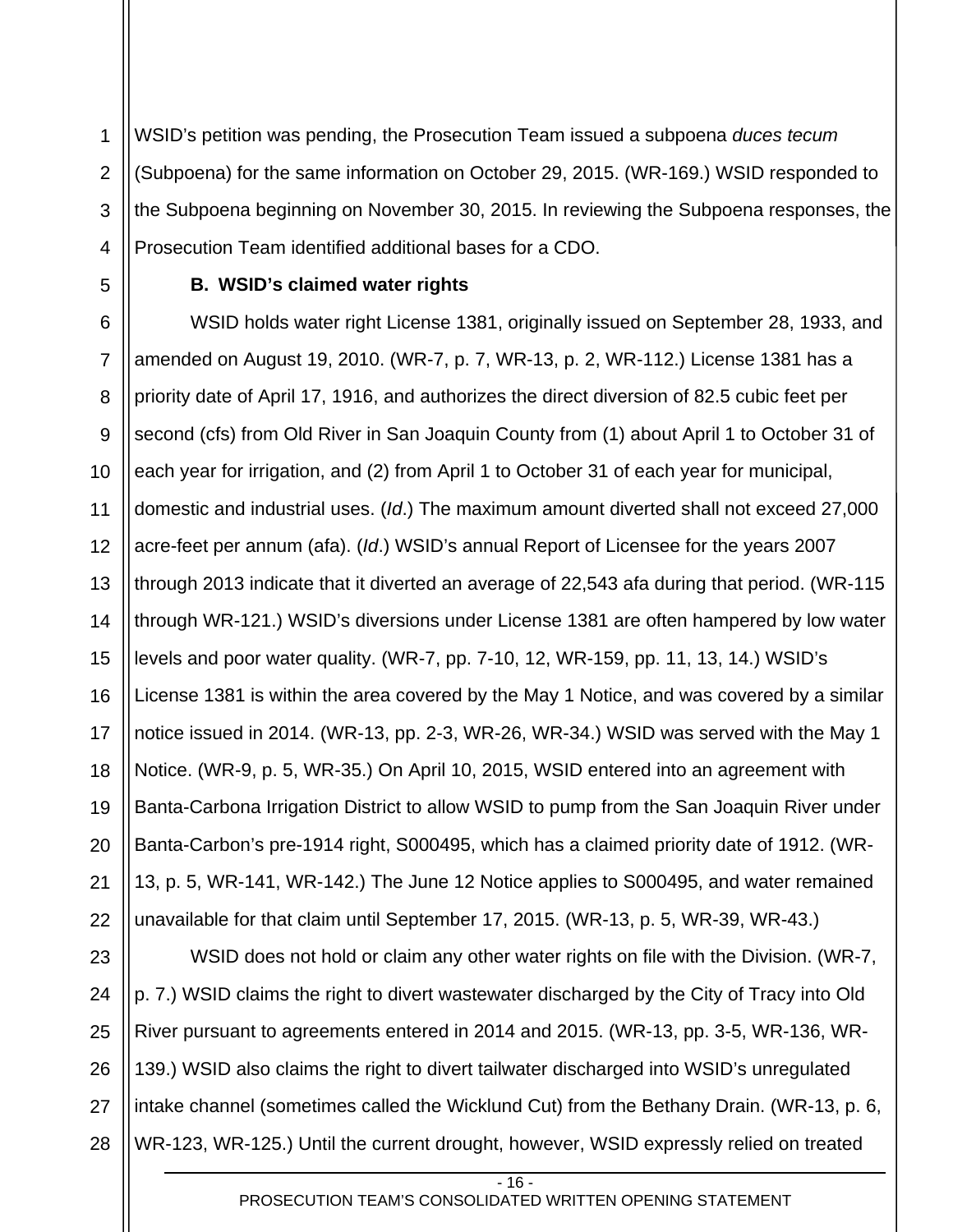14

15

16

17

18

19

20

21

22

23

24

25

26

l

27

28

1

wastewater flows and Bethany Drain tailwater discharges as part of the water available for diversion under License 1381. (WR-209, pp. 14-15, WR-226, p. 3, Att. C, Att. E, WR-227.)

## **C. WSID diverted and threatened to divert water unlawfully during the 2015 unavailability period**

# **1. WSID admits to diverting water unlawfully in May and June 2015**

In the Subpoena response, WSID admits to diverting 735.51 af from May 1 through May 13, 2015, under claim of License 1381, or perhaps no claim at all, when no water was available to serve License 1381. (WR-7, p. 5, WR-13, p. 4-5, WR-135.) WSID was aware of the May 1 Notice, and appears to have timed its submittal of the Certification Statement required under the May 1 Notice for immediately after WSID ceased diversions on May 13.  $(WR-13, p. 4, WR-35, WR-124, 5 WR-125.)$ 

WSID also admits to diverting 85.08 af pursuant to an agreement to use Banta-Carbona Irrigation District's pre-1914 claim over 11 days, from June 17 through June 27, 2015, when no water was available under Banta-Carbona's pre-1914 right. (WR-7, p. 5, WR-13, pp. 5-6; WR-135.) WSID diverted Banta-Carbona water until June 12, then ceased diversions for four days before resuming on June 17. (WR-13, p. 6, WR-135; see also WR-140.) This implies that WSID was aware of the June 12 Notice and, at least initially, considered that Notice applicable to its diversions under the Banta-Carbona agreement.

These unauthorized diversions during periods of unavailability indicate that WSID remains a threat to continue unauthorized diversions during future periods of unavailability, and are a sufficient basis to issue a CDO under Water Code section 1831, subdivision (d).

**2. WSID threatened to divert tailwater in excess of any claim of right**  WSID claims to divert "accretion and tile drain return flows" at its pumping station. (WR-7, pp. 6, 10-11, WR-13, p. 6, WR-19, WR-123, WR-125, WR-134.) WSID admits to diverting 2,459.1 af of these flows during May through October, 2015. (WR-13, p. 6, WR-135, p. 8.) These flows come from Bethany Drain, which discharges into WSID's

 $5$  WR-124 is the Certification Statement referenced in the July 7 letter. The July 7 letter claims that this statement was submitted on May 13, 2015, although the statement itself notes that it was updated by WSID on May 14. WR-124 is submitted only to verify the submittal date, an issue raised in the July 7 letter, and does not form a basis for this action.

<sup>- 17 -</sup>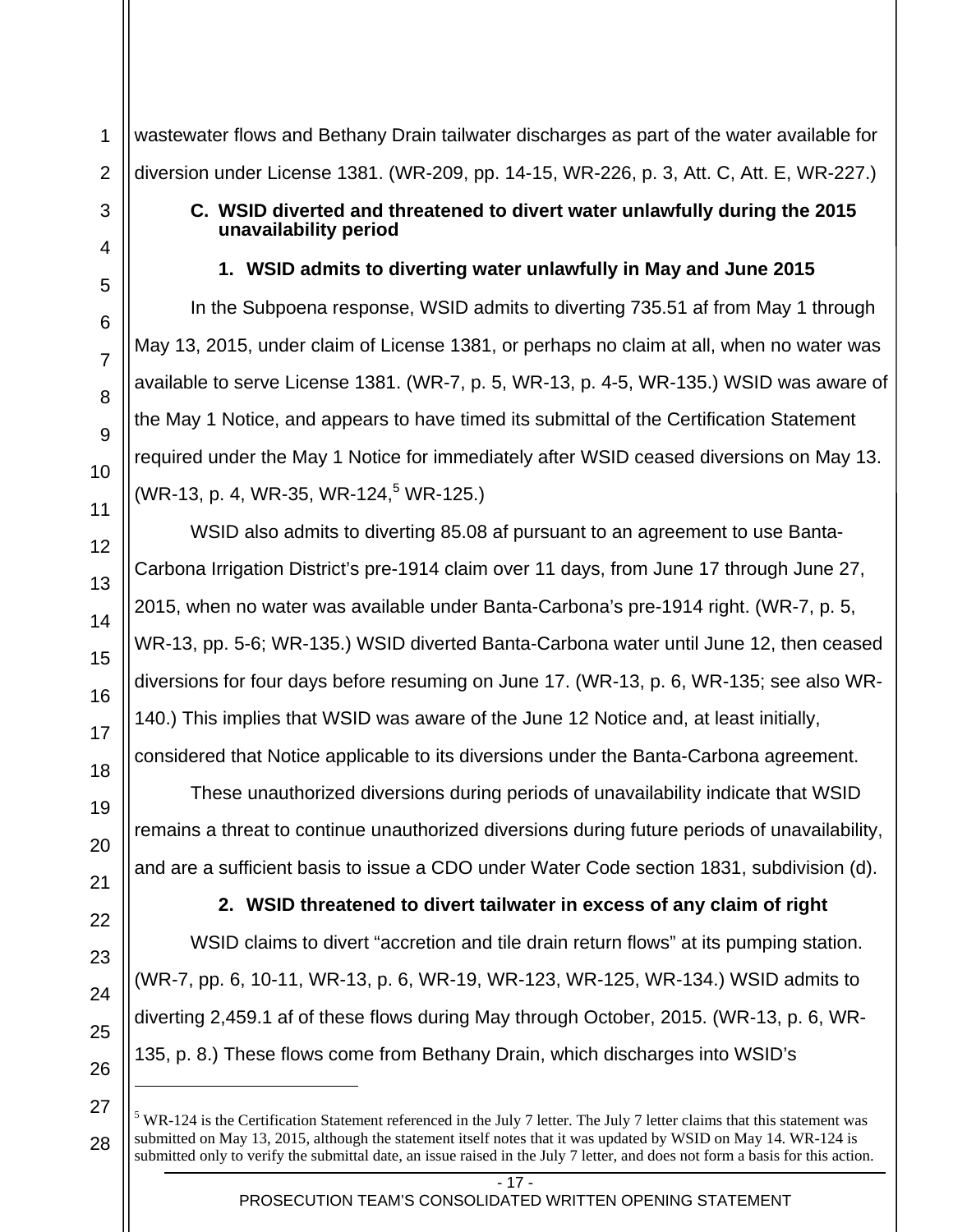1 2 3 4 5 6 7 unregulated intake channel (aka Wicklund Cut) on the Old River just upstream from WSID's pumping station. (WR-7, pp. 6, 10-11, WR-13, p. 6, WR-19, WR-134, WR-150.) Evidence indicates that the Bethany Drain collects water from multiple sources, including from WSID's tile drains, and from lands outside of WSID's boundaries. (WR-7, pp. 6, 10-11, WR-13, WR-159, WR-165, WR-192.) WSID installed a permanent weir in 2015, after installing a temporary weir in 2014, and apparently estimates the Bethany Drain outflow by visual observation once per day. (WR-13, p. 6, WSID-174.)

Although WSID claims to balance water pumping with the Bethany Drain discharges, the evidence indicates that on at least 22 days during the 2015 unavailability period, WSID diverted more water than was discharged from Bethany Drain, and another 55 days are missing records from this period. (WR-216, WR-217, WR-234.) In addition, WSID does not balance the diversion of Bethany Drain discharges with WSID's own pumping, but rather with WSID's deliveries to landowners, ignoring conveyance losses. (WR-7, pp. 10-11, WR-13, p. 6; WSID-174.) Evidence indicates that WSID claims diversions of return flows far in excess of return flows generated within the District. (WR-7, pp. 10-11, WR-122.)

Even assuming, for the sake of argument, that WSID has the right to divert all of the Bethany Drain discharges, WSID's methods of measuring the discharges and related pumping do not ensure that diversion is balanced to the discharges. Therefore, WSID's diversion of Bethany Drain discharges remains a threatened unauthorized diversion.

Moreover, WSID has not presented any documentation of right to divert wastewater discharged from Bethany Drain which originated off of WSID's lands during periods of unavailability for License 1381. (WR-7, pp. 10-11, WR-13, WR-216.) During periods of availability for License 1381, WSID may divert such discharges as abandoned flows, but those diversions must count against WSID's License 1381. (See, e.g., Water Code § 1202, subd. (d).) During periods of unavailability for License 1381, WSID may not divert such discharges without another valid right. WSID's diversion of these flows during the 2015 unavailability period demonstrates that WSID may continue such diversions in future periods of unavailability. Moreover, WSID's refusal to count any portion of the tailwater flows against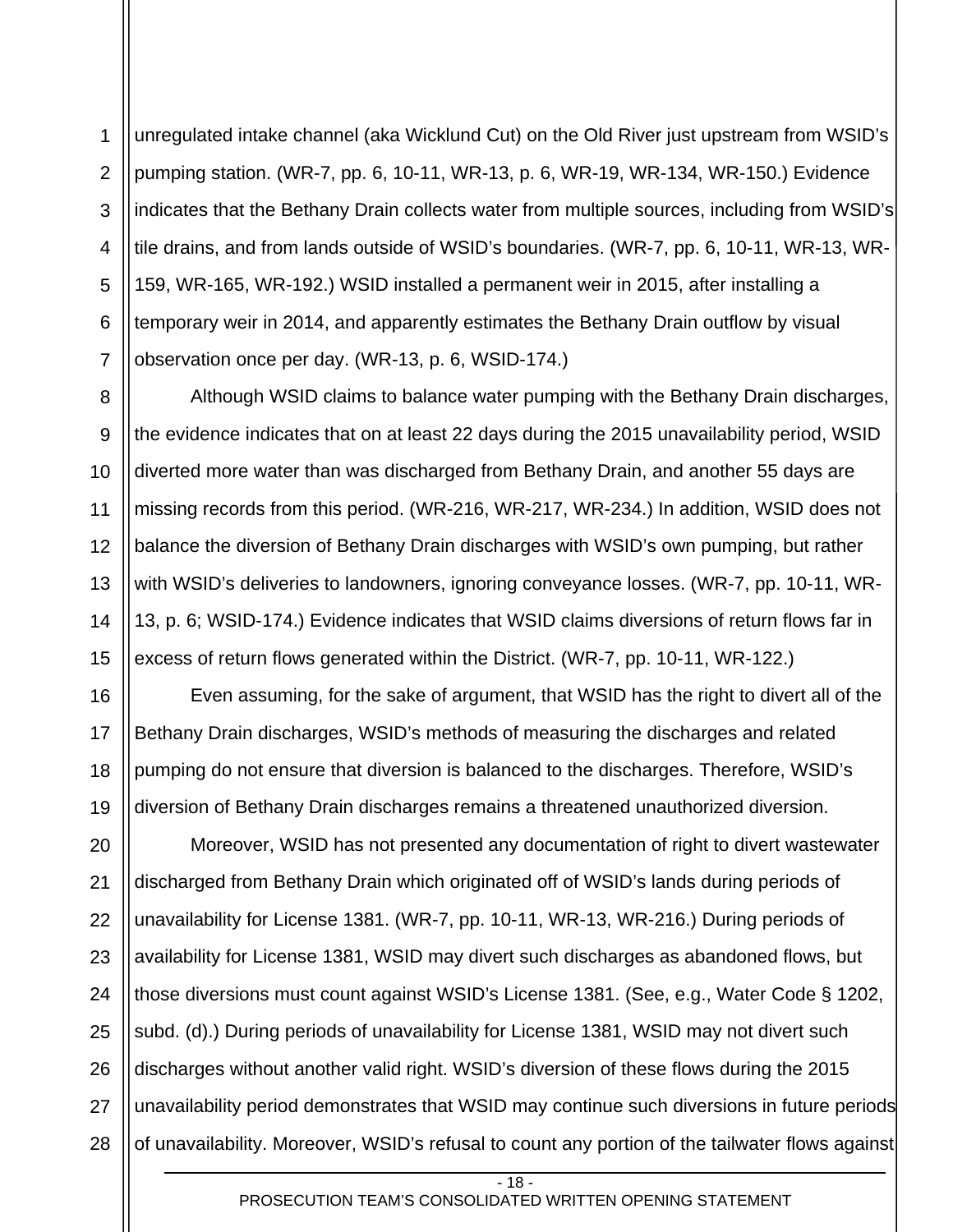1 2 3 License 1381 indicates that WSID threatens to divert such flows in excess of right even when water is available for diversion under License 1381. These are sufficient bases to issue a CDO under Water Code section 1831, subdivision (d).

#### **3. WSID threatened to divert wastewater from the City of Tracy under an agreement that required, but did not have, approval of a wastewater change petition under Water Code section 1210**

6 7 8 9 10 11 12 13 14 15 16 17 18 19 20 21 22 23 24 25 26 27 The City of Tracy and WSID entered into a Wastewater Revocable License Agreement in early 2015 to allow WSID to divert the City of Tracy's wastewater discharges (understood to be approximately 14 cfs) from the Old River. (WR-13, p. 5, WR-139.) The City and WSID had entered a similar agreement in 2014, under which WSID diverted 1,287.39 af of Tracy wastewater discharges during a period in which water was not available to serve WSID's License 1381. (WR-13, p. 3-4, WR-129, WR-136, WR-137, WR-138, WR-143, WR-184.) The 2014 and 2015 wastewater agreements represent a change in the place of use and/or the purpose of use of the City's treated wastewater, because the City previously abandoned its wastewater discharges into the Old River. (WR-7, pp. 13-15, WR-13, p. 3.) Under the wastewater agreements, the City continued to discharge into the Old River, but WSID purchased the wastewater and diverted the water from Old River downstream at WSID's pumping plant. (WR-13, p. 3.) The City of Tracy did not seek or obtain approval of a wastewater change petition under Water Code section 1210 for either the 2014 or 2015 wastewater agreements, although such approval is required. (*Id*., WR-7, p. 15.) In addition, neither the City nor WSID hold a valid right to divert the Tracy wastewater from the Old River at WSID's pumping plant, though such a right is required. (WR-7, p. 15, WR-13, p. 3.) Lack of an approved wastewater change petition, and lack of a valid water right permit allowing diversion of the wastewater from the Old River, renders WSID's diversions under the wastewater agreements illegal. The Prosecution Team and WSID generally agree as to the operative facts regarding the Tracy wastewater agreements, and each have requested summary adjudication regarding the applicability of Water Code section 1210 and the need for a valid right under those agreements.

28

4

5

Although WSID apparently did not divert wastewater from the City of Tracy in 2015

 $-19 -$